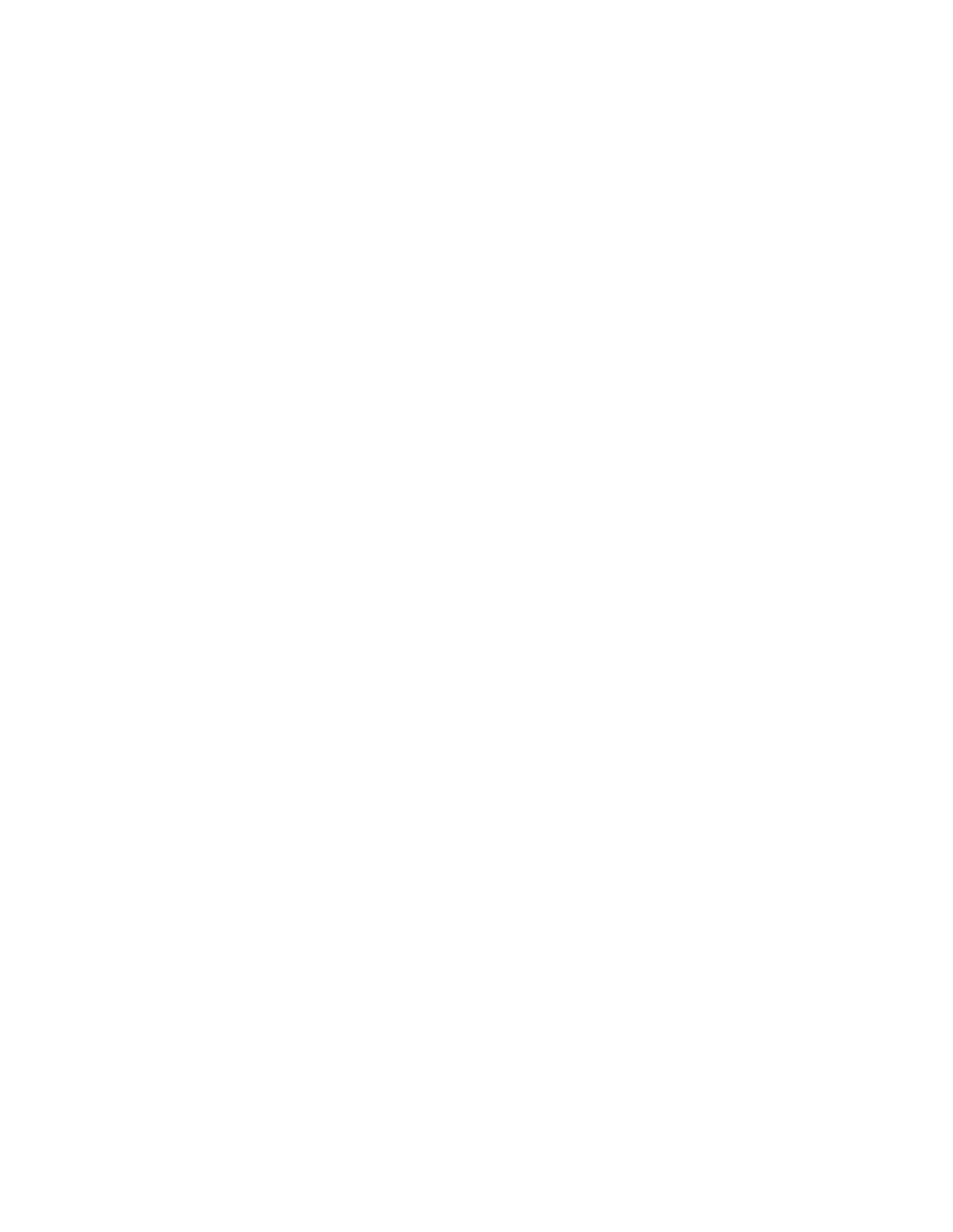# **Life Insurance Company of North America 1601 Chestnut Street, Philadelphia, Pennsylvania 19192-2235 A Stock Insurance Company**

# **GROUP ACCIDENT CERTIFICATE**

### **THIS CERTIFICATE PROVIDES LIMITED COVERAGE. PLEASE READ YOUR CERTIFICATE CAREFULLY.**

We, the Life Insurance Company of North America, have issued a Group Policy, OK 966475 to Seattle University.

We certify that we insure all eligible persons who are enrolled according to the terms of the Group Policy. Your coverage will begin according to the terms set forth in the *Eligibility and Effective Date* provision.

This Certificate describes the benefits and basic provisions of your coverage. It is not the insurance contract and does not waive or alter any terms of the Policy. If questions arise, the Policy language will govern. You may examine the Policy at the office of the Policyholder.

This Certificate replaces all prior Certificates issued to you under the Group Policy.

Matthe G. Mander

Matthew G. Manders, President

#### **THIS CERTIFICATE IS ISSUED UNDER AN ACCIDENT ONLY POLICY. IT DOES NOT PAY BENEFITS FOR LOSS CAUSED BY SICKNESS.**

GA-00-CE1000.00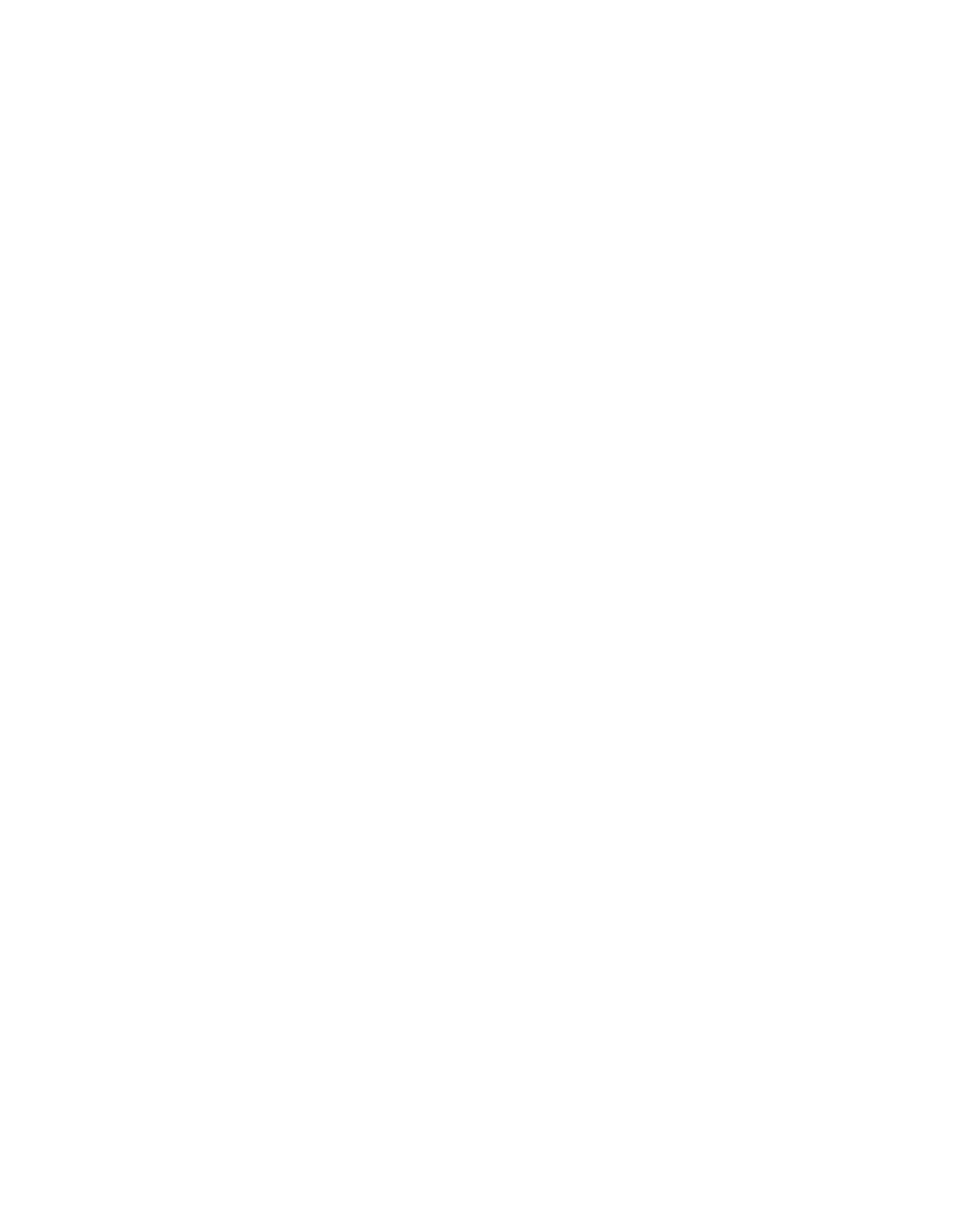### **TABLE OF CONTENTS**

| <b>SECTION</b>                                   | <b>PAGE NUMBER</b> |
|--------------------------------------------------|--------------------|
| <b>SCHEDULE OF BENEFITS</b>                      | 1                  |
| <b>GENERAL DEFINITIONS</b>                       | 6                  |
| ELIGIBILITY AND EFFECTIVE DATE PROVISIONS        | 9                  |
| <b>COMMON EXCLUSIONS</b>                         | 11                 |
| <b>CONVERSION PRIVILEGE</b>                      | 12                 |
| <b>CLAIM PROVISIONS</b>                          | 14                 |
| <b>ADMINISTRATIVE PROVISIONS</b>                 | 16                 |
| <b>GENERAL PROVISIONS</b>                        | 17                 |
| ACCIDENTAL DEATH AND DISMEMBERMENT COVERAGE      | 18                 |
| EXPOSURE AND DISAPPEARANCE COVERAGE              | 19                 |
| ACCIDENTAL BURN AND DISFIGUREMENT BENEFIT        | 19                 |
| BEREAVEMENT AND TRAUMA COUNSELING BENEFIT        | 19                 |
| <b>CHILD CARE CENTER BENEFIT</b>                 | 20                 |
| EMERGENCY DISASTER TEAM BENEFIT                  | 20                 |
| FELONIOUS ASSAULT AND VIOLENT CRIME BENEFIT      | 21                 |
| HEPATITIS C OCCUPATIONAL DUTIES ACCIDENT BENEFIT | 21                 |
| HIV OCCUPATIONAL ACCIDENT BENEFIT                | 22                 |
| SEATBELT AND AIRBAG BENEFIT                      | 22                 |
| SPECIAL EDUCATION BENEFIT                        | 23                 |
| ELIGIBLE ADULT FAMILY MEMBER RIDER               | 25                 |

GA-00-CE1000.00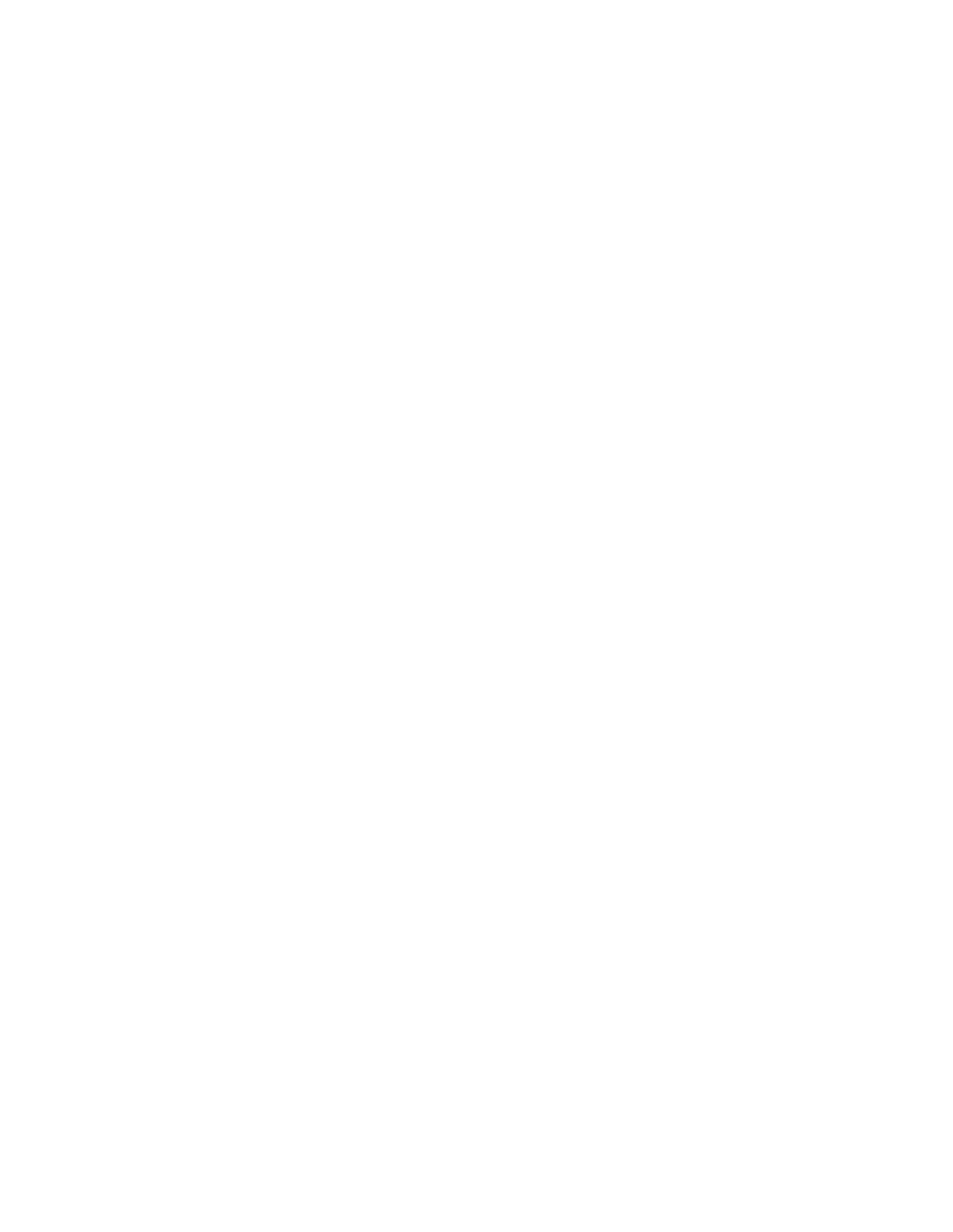### **SCHEDULE OF BENEFITS**

*This Certificate is intended to be read in its entirety. In order to understand all the conditions, exclusions and limitations applicable to its benefits, please read all the provisions carefully.* 

**The** *Schedule of Benefits* **provides a brief outline of your coverage and benefits. Please read the** *Description of Coverages and Benefits* **Section for full details.**

**Policyholder:** Seattle University

**Effective Date of Policyholder Participation:** January 1, 2013

**Covered Class:** Class 1 All active, Staff Employees regularly scheduled to work 20 or more hours per week, Union Employees scheduled to work at least 20 hour per week, a Faculty Employee scheduled to work at least 17.5 credited work units (50% of the full-time work equivalent) in a full academic year appointment and full-time candidates or participants on an approved Phased Retirement regularly working the number of hours for this classification of Employees.

#### **SCHEDULE OF BENEFITS**

**This** *Schedule of Benefits* **shows maximums, benefit periods and any limitations applicable to benefits provided for each Covered Person unless otherwise indicated. Principal Sum, when referred to in this Schedule, means the Employee's Principal Sum in effect on the date of the Covered Accident causing the Covered Injury or Covered Loss unless otherwise specified.**

#### **Eligibility Waiting Period**

The Eligibility Waiting Period is the period of time the Employee must be in a Covered Class to be eligible for coverage.

| For Employees hired on or                                      |                                                                                            |
|----------------------------------------------------------------|--------------------------------------------------------------------------------------------|
| before the Policy Effective Date:<br>For Employees hired after | No Waiting Period                                                                          |
| the Policy Effective Date:                                     | The first of the month coinciding with or next following date of hire<br>or status change. |
| <b>Time Period for Loss:</b><br>Any Covered Loss must          |                                                                                            |
| occur within:                                                  | 365 days of the Covered Accident                                                           |
| <b>Maximum Age for Insurance:</b>                              | None                                                                                       |
|                                                                |                                                                                            |

|  | BASIC ACCIDENTAL DEATH AND DISMEMBERMENT BENEFITS |
|--|---------------------------------------------------|
|--|---------------------------------------------------|

| <b>Employee Principal Sum:</b> | 1 time Annual Compensation rounded to the higher \$1,000, if not |
|--------------------------------|------------------------------------------------------------------|
|                                | already a multiple thereof, subject to a maximum of \$50,000     |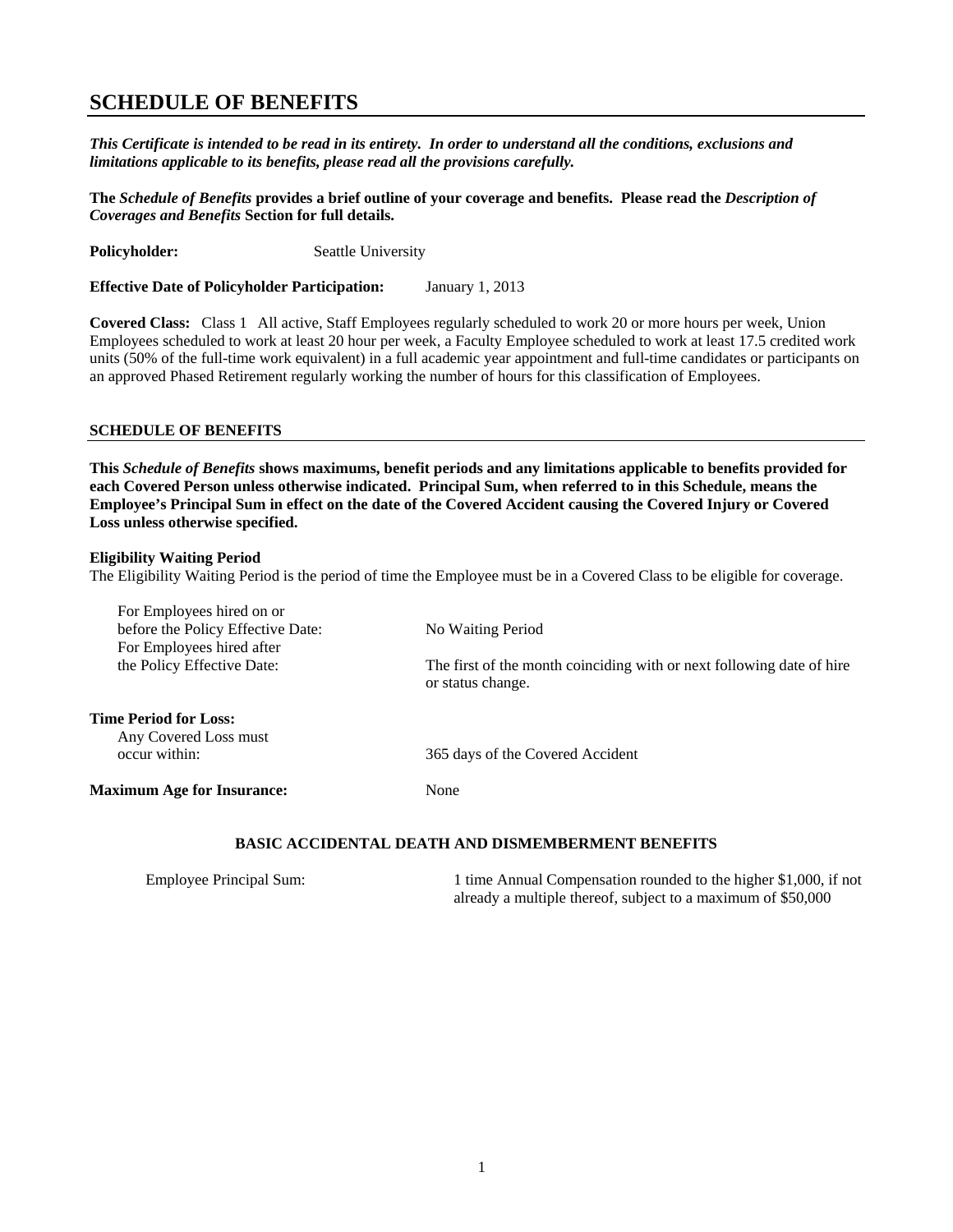#### **SCHEDULE OF COVERED LOSSES**

| <b>Covered Loss</b>                            | <b>Benefit</b>                                    |
|------------------------------------------------|---------------------------------------------------|
| Loss of Life                                   | 100% of the Principal Sum                         |
| Loss of Two or More Hands or Feet              | 100% of the Principal Sum                         |
| Loss of Sight of Both Eyes                     | 100% of the Principal Sum                         |
| Loss of One Hand or One Foot                   |                                                   |
| and Sight in One Eye                           | 100% of the Principal Sum                         |
| Loss of Speech and                             |                                                   |
| Hearing (in both ears)                         | 100% of the Principal Sum                         |
| Quadriplegia                                   | 100% of the Principal Sum                         |
| Paraplegia                                     | 75% of the Principal Sum                          |
| Hemiplegia                                     | 50% of the Principal Sum                          |
| Uniplegia                                      | 25% of the Principal Sum                          |
| Coma                                           |                                                   |
| Monthly Benefit                                | 1% of the Principal Sum                           |
| Number of Monthly Benefits                     | 11                                                |
| When Payable                                   | At the end of each month during which the Covered |
|                                                | Person remains comatose                           |
| Lump Sum Benefit                               | 100% of the Principal Sum                         |
| When Payable                                   | Beginning of the $12th$ month                     |
| Loss of One Hand or Foot                       | 50% of the Principal Sum                          |
| Loss of Sight in One Eye                       | 50% of the Principal Sum                          |
| Severance and Reattachment of One Hand or Foot | 50% of the Principal Sum                          |
| Loss of Speech                                 | 50% of the Principal Sum                          |
| Loss of Hearing (in both ears)                 | 50% of the Principal Sum                          |
| Loss of all Four Fingers                       |                                                   |
| of the Same Hand                               | 25% of the Principal Sum                          |
| Loss of Thumb and Index Finger                 |                                                   |
| of the Same Hand                               | 25% of the Principal Sum                          |
| Loss of all the Toes                           |                                                   |
| of the Same Foot                               | 20% of the Principal Sum                          |
|                                                |                                                   |

#### **ADEA Age Reductions**

A Covered Person's Principal Sum will be reduced to the percentage of his Principal Sum in effect on the date preceding the first reduction, as shown below.

| Age                 | <b>Percentage of Benefit Amount</b> |
|---------------------|-------------------------------------|
| 65 but less than 70 | 65%                                 |
| 70 or over          | 50%                                 |

Benefits reductions will be effective on the January 1st coinciding with or next following the Covered Person's attainment of age as specified in schedule above.

#### **ADDITIONAL ACCIDENTAL DEATH AND DISMEMBERMENT COVERAGES**

Accidental Death and Dismemberment benefits are provided under the following coverages. Any benefits payable under them are as shown in the S*chedule of Covered Losses* and are not paid in addition to any other Accidental Death and Dismemberment benefits.

**EXPOSURE AND DISAPPEARANCE COVERAGE** provides the Principal Sum multiplied by the percentage applicable to the Covered Loss, as shown in the *Schedule of Covered Losses*.

#### **ADDITIONAL ACCIDENT BENEFITS**

Any benefits payable under these *Additional Accident Benefits* shown below are paid in addition to any other Accidental Death and Dismemberment benefits payable.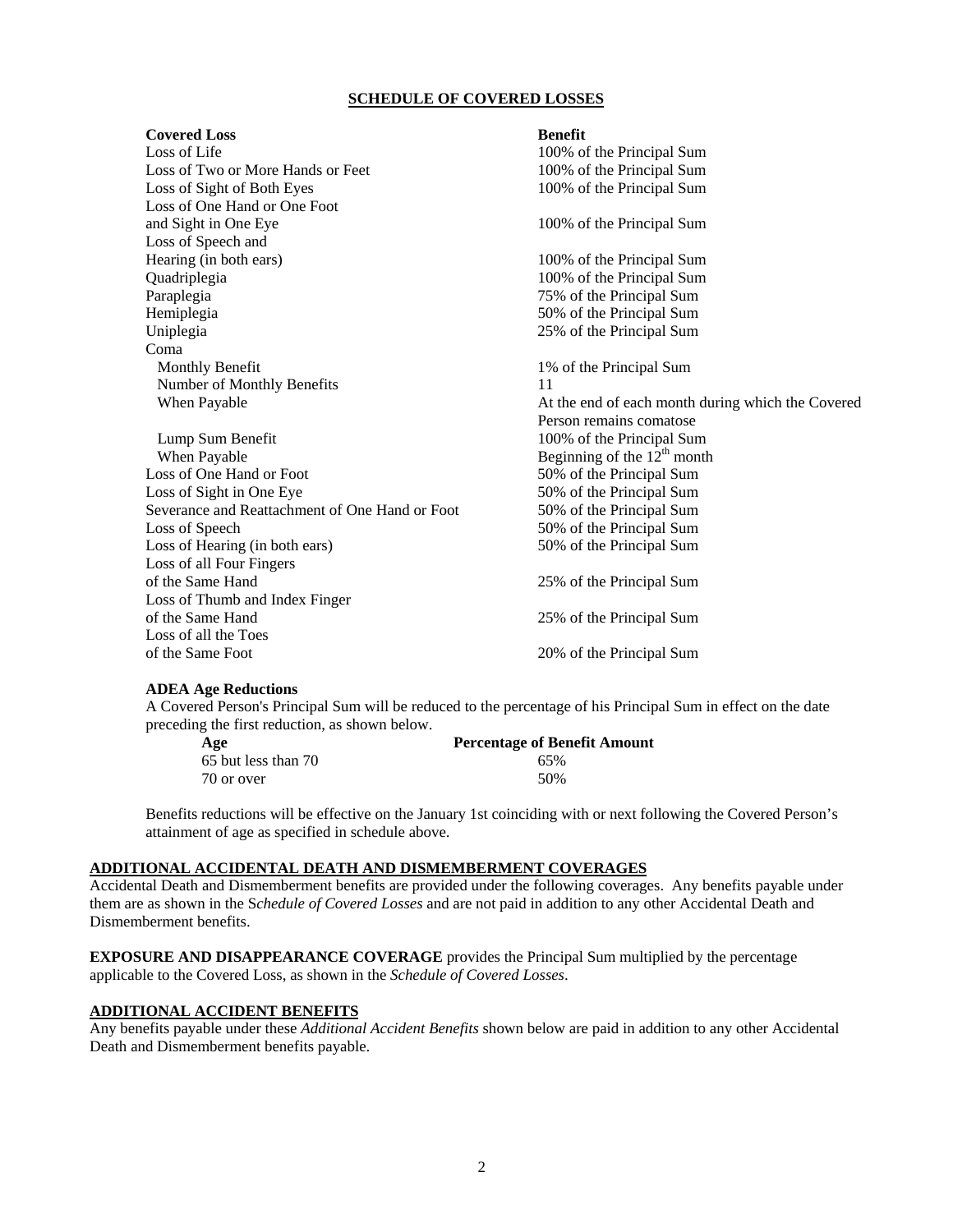| <b>ACCIDENTAL BURN AND DISFIGUREMENT BENEFIT</b>                                               |                                                                                                                 |
|------------------------------------------------------------------------------------------------|-----------------------------------------------------------------------------------------------------------------|
| 75-100% Body Disfigurement                                                                     | 25% of the Principal Sum                                                                                        |
| 50-74% Body Disfigurement                                                                      | 25% of the Principal Sum                                                                                        |
| 25-49% Body Disfigurement                                                                      | 25% of the Principal Sum                                                                                        |
| <b>Burn Classification</b>                                                                     | second degree                                                                                                   |
| <b>CHILD CARE CENTER BENEFIT</b>                                                               |                                                                                                                 |
| <b>Benefit Amount</b>                                                                          | 10% of the Employee's Principal Sum subject to a maximum                                                        |
|                                                                                                | of \$5,000 per year                                                                                             |
| Maximum Benefit Period                                                                         | the earlier of 4 years or until the child turns 13 for each<br>surviving Dependent Child                        |
| <b>EMERGENCY DISASTER TEAM BENEFIT</b>                                                         |                                                                                                                 |
| Benefit                                                                                        | 5% of the Principal Sum subject to a maximum of \$2,500                                                         |
| FELONIOUS ASSAULT AND VIOLENT CRIME BENEFIT                                                    |                                                                                                                 |
| Accidental Death and                                                                           |                                                                                                                 |
| Dismemberment Benefit                                                                          | 25% multiplied by the percentage of the Principal Sum                                                           |
|                                                                                                | applicable to the Covered Loss, as shown in the Schedule of<br>Covered Losses, subject to a maximum of \$12,500 |
| HEPATITIS C OCCUPATIONAL DUTIES ACCIDENT BENEFIT                                               |                                                                                                                 |
| Benefit                                                                                        | 1% of the Principal Sum subject to a maximum of \$500                                                           |
| HIV OCCUPATIONAL ACCIDENT BENEFIT                                                              |                                                                                                                 |
| Benefit                                                                                        | 1% of the Principal Sum subject to a maximum of \$500                                                           |
|                                                                                                |                                                                                                                 |
| SEATBELT AND AIRBAG BENEFIT                                                                    |                                                                                                                 |
| Seatbelt Benefit                                                                               | \$10,000                                                                                                        |
| Airbag Benefit                                                                                 | \$5,000                                                                                                         |
| Default Benefit                                                                                | \$1,000                                                                                                         |
| <b>SPECIAL EDUCATION BENEFIT</b>                                                               |                                                                                                                 |
| <b>Surviving Dependent Child Benefit</b>                                                       | \$5,000                                                                                                         |
| Surviving Spouse or Eligible Adult Family Member Benefit                                       | \$5,000                                                                                                         |
| Maximum Number of Annual Payments                                                              |                                                                                                                 |
| For Each Surviving Dependent Child                                                             | 4                                                                                                               |
| For Surviving Spouse or Eligible Adult Family Member                                           | 4                                                                                                               |
| Default Benefit                                                                                | \$1,000                                                                                                         |
|                                                                                                | <b>VOLUNTARY ACCIDENTAL DEATH AND DISMEMBERMENT BENEFITS</b>                                                    |
| <b>Employee Principal Sum:</b>                                                                 | \$100,000 units                                                                                                 |
| Maximum:                                                                                       | \$500,000                                                                                                       |
|                                                                                                |                                                                                                                 |
| Spouse or Eligible Adult Family Member Principal Sum:<br>If no Dependent Children are insured: | 50% of the Employee's Principal Sum                                                                             |
| If one or more Dependent Children are insured: 40% of the Employee's Principal Sum             |                                                                                                                 |
| Maximum:                                                                                       | \$250,000                                                                                                       |
| Dependent Child Principal Sum:                                                                 |                                                                                                                 |
| If Spouse or Eligible Adult Family Member is insured:                                          | 10% of the Employee's Principal Sum                                                                             |

If no Spouse or Eligible Adult Family Member is insured: 15% of the Employee's Principal Sum Maximum: \$50,000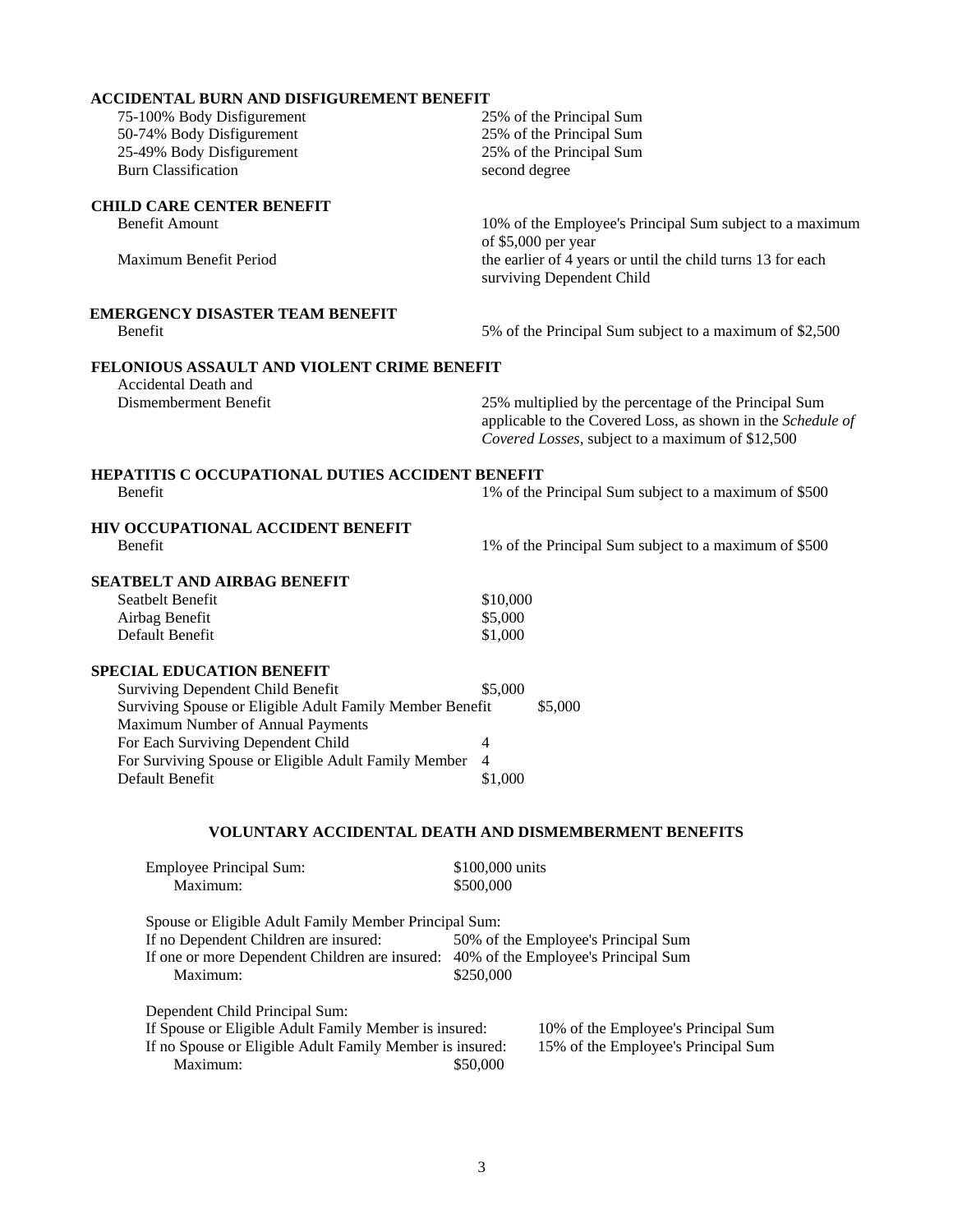#### **SCHEDULE OF COVERED LOSSES**

| <b>Covered Loss</b>                            | <b>Benefit</b>                                    |
|------------------------------------------------|---------------------------------------------------|
| Loss of Life                                   | 100% of the Principal Sum                         |
| Loss of Two or More Hands or Feet              | 100% of the Principal Sum                         |
| Loss of Sight of Both Eyes                     | 100% of the Principal Sum                         |
| Loss of One Hand or One Foot                   |                                                   |
| and Sight in One Eye                           | 100% of the Principal Sum                         |
| Loss of Speech and                             |                                                   |
| Hearing (in both ears)                         | 100% of the Principal Sum                         |
| Quadriplegia                                   | 100% of the Principal Sum                         |
| Paraplegia                                     | 75% of the Principal Sum                          |
| Hemiplegia                                     | 50% of the Principal Sum                          |
| Uniplegia                                      | 25% of the Principal Sum                          |
| Coma                                           |                                                   |
| Monthly Benefit                                | 1% of the Principal Sum                           |
| Number of Monthly Benefits                     | 11                                                |
| When Payable                                   | At the end of each month during which the Covered |
|                                                | Person remains comatose                           |
| Lump Sum Benefit                               | 100% of the Principal Sum                         |
| When Payable                                   | Beginning of the $12th$ month                     |
| Loss of One Hand or Foot                       | 50% of the Principal Sum                          |
| Loss of Sight in One Eye                       | 50% of the Principal Sum                          |
| Severance and Reattachment of One Hand or Foot | 50% of the Principal Sum                          |
| Loss of Speech                                 | 50% of the Principal Sum                          |
| Loss of Hearing (in both ears)                 | 50% of the Principal Sum                          |
| Loss of all Four Fingers                       |                                                   |
| of the Same Hand                               | 25% of the Principal Sum                          |
| Loss of Thumb and Index Finger                 |                                                   |
| of the Same Hand                               | 25% of the Principal Sum                          |
| Loss of all the Toes                           |                                                   |
| of the Same Foot                               | 20% of the Principal Sum                          |
|                                                |                                                   |

#### **ADEA Age Reductions**

A Covered Person's Principal Sum will be reduced to the percentage of his Principal Sum in effect on the date preceding the first reduction, as shown below.

| Age                 | <b>Percentage of Benefit Amount</b> |
|---------------------|-------------------------------------|
| 65 but less than 70 | 65%                                 |
| 70 or over          | 50%                                 |

Benefits reductions will be effective on the January 1st coinciding with or next following the Covered Person's attainment of age as specified in schedule above.

#### **ADDITIONAL ACCIDENTAL DEATH AND DISMEMBERMENT COVERAGES**

Accidental Death and Dismemberment benefits are provided under the following coverages. Any benefits payable under them are as shown in the S*chedule of Covered Losses* and are not paid in addition to any other Accidental Death and Dismemberment benefits.

**EXPOSURE AND DISAPPEARANCE COVERAGE** provides the Principal Sum multiplied by the percentage applicable to the Covered Loss, as shown in the *Schedule of Covered Losses*.

#### **ADDITIONAL ACCIDENT BENEFITS**

Any benefits payable under these *Additional Accident Benefits* shown below are paid in addition to any other Accidental Death and Dismemberment benefits payable.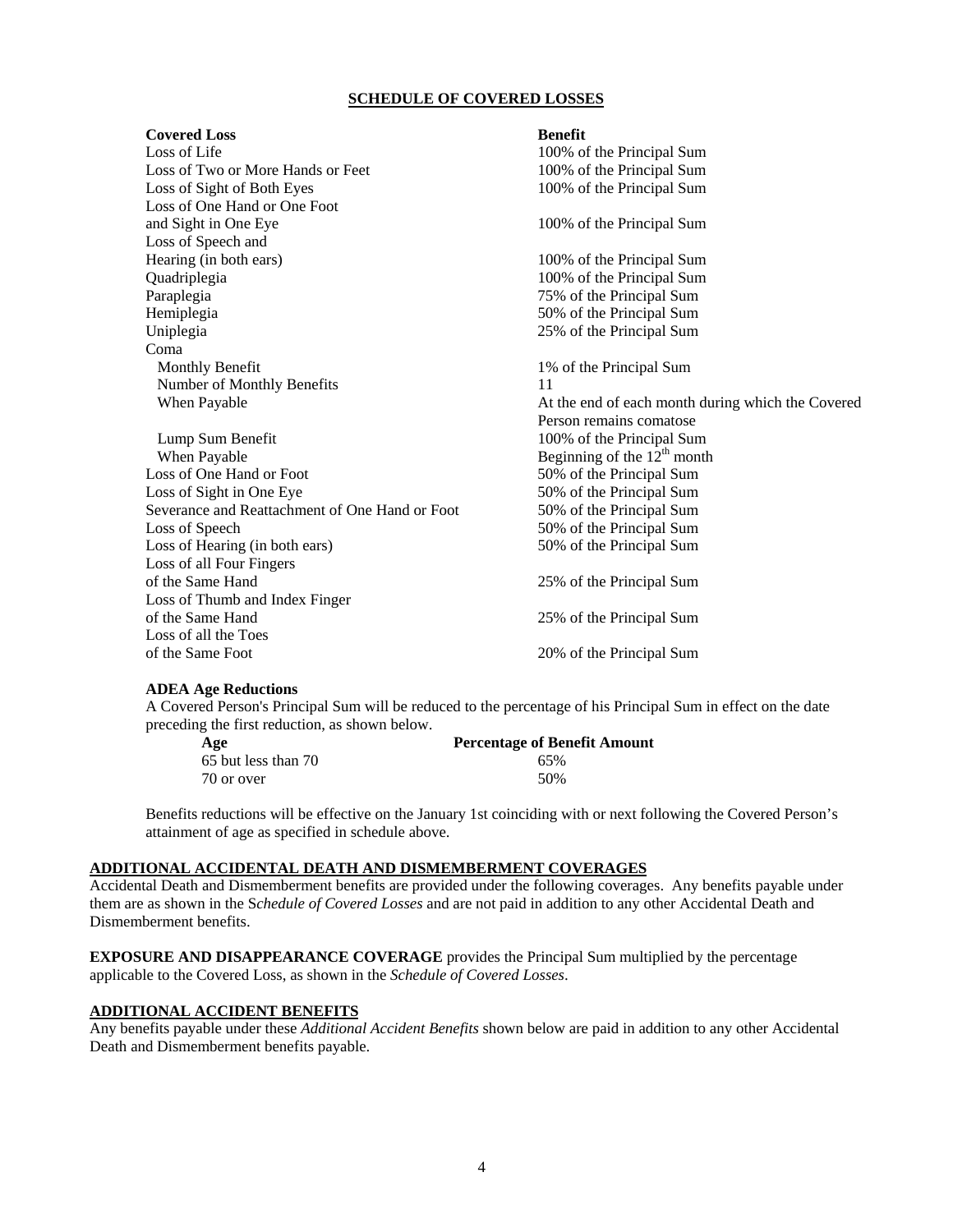| <b>BEREAVEMENT AND TRAUMA COUNSELING BENEFIT</b>         |                                                                                          |
|----------------------------------------------------------|------------------------------------------------------------------------------------------|
| <b>Benefit Amount</b>                                    | \$150 per session                                                                        |
| <b>Maximum Number of Sessions</b>                        | 10 sessions                                                                              |
| Maximum Benefit Per                                      |                                                                                          |
| Covered Accident                                         | \$1,500                                                                                  |
| <b>CHILD CARE CENTER BENEFIT</b>                         |                                                                                          |
| <b>Benefit Amount</b>                                    | 10% of the Employee's Principal Sum subject to a maximum<br>of \$5,000 per year          |
| Maximum Benefit Period                                   | the earlier of 4 years or until the child turns 13 for each<br>surviving Dependent Child |
| <b>SEATBELT AND AIRBAG BENEFIT</b>                       |                                                                                          |
| Seatbelt Benefit                                         | 100% of the Principal Sum subject to a Maximum Benefit of<br>\$25,000                    |
| Airbag Benefit                                           | 5% of the Principal Sum subject to a Maximum Benefit of<br>\$10,000                      |
| Default Benefit                                          | \$1,000                                                                                  |
| <b>SPECIAL EDUCATION BENEFIT</b>                         |                                                                                          |
| <b>Surviving Dependent Child Benefit</b>                 | 5% of the Principal Sum subject to a Maximum Benefit of<br>\$5,000                       |
| Surviving Spouse or Eligible Adult Family Member Benefit | \$5,000                                                                                  |
| Maximum Number of Annual Payments                        |                                                                                          |
| For Each Surviving Dependent Child                       | 4                                                                                        |
| For Surviving Spouse or Eligible Adult Family Member     | 4                                                                                        |
| Default Benefit                                          | \$1,000                                                                                  |

GA-00-1100.48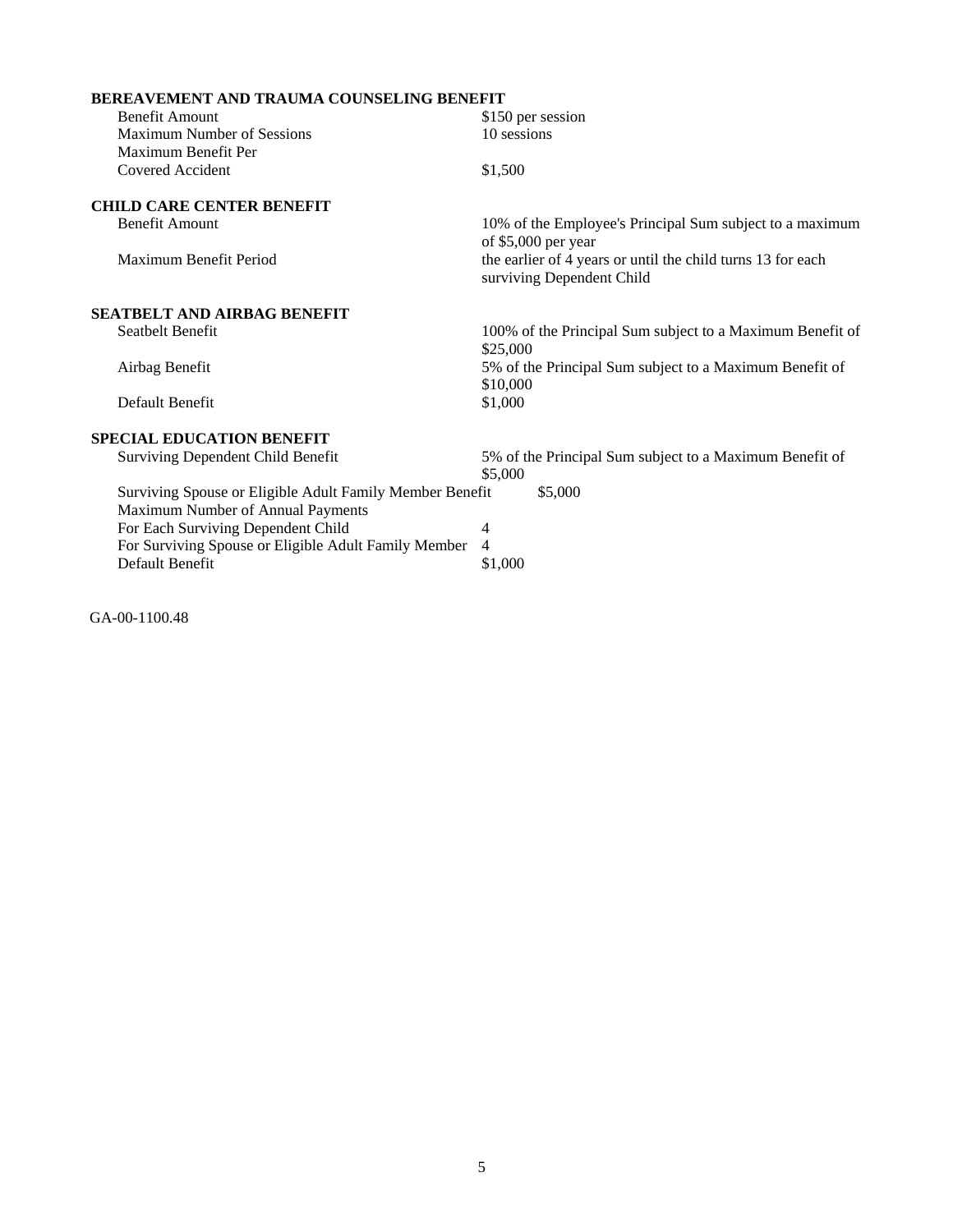# **GENERAL DEFINITIONS**

Please note that certain words used in this Certificate have specific meanings. The words defined below and capitalized within the text of this Certificate have the meanings set forth below.

#### **Active Service**

An Employee will be considered in Active Service with the Employer on any day that is either of the following:

- 1. one of the Employer's scheduled work days on which the Employee is performing his regular duties on a full-time basis, either at one of the Employer's usual places of business or at some other location to which the Employer's business requires the Employee to travel;
- 2. a scheduled holiday, vacation day or period of Employer-approved paid leave of absence, other than sick leave, only if the Employee was in Active Service on the preceding scheduled workday.

A person other than an Employee is considered in Active Service if he is none of the following:

- 1. an Inpatient in a Hospital or receiving Outpatient care for chemotherapy or radiation therapy;
- 2. confined at home under the care of a Physician for Sickness or injury;
- 3. Totally Disabled.

#### **Age**

A Covered Person's Age, for purposes of initial premium calculations, is his Age attained on the date coverage becomes effective for him under this Policy. Thereafter, it is his Age attained on his last birthday.

#### **Aircraft**

A vehicle which:

- 1. has a valid certificate of airworthiness; and
- 2. is being flown by a pilot with a valid license to operate the Aircraft.

#### **Annual Compensation**

An Employee's annual earnings for normal work established by the Policyholder for his job classification, as of January 1, or date of employment if later, of the year in which the covered loss occurs ,excluding commissions, bonuses, overtime or other extra compensation.

Changes in the Covered Person's amount of insurance resulting from a change in the Employee's amount of Annual Compensation take effect, subject to any Active Service requirement, on the January 1st or date of employment, if later, following the change in Annual Compensation.

#### **Covered Accident**

A sudden, unforeseeable event that results, directly and independently of all other causes, in a Covered Injury or Covered Loss and meets all of the following conditions:

- 1. occurs while the Covered Person is insured under this Policy;
- 2. is not contributed to by disease, Sickness, mental or bodily infirmity;
- 3. is not otherwise excluded under the terms of this Policy.

#### **Covered Injury**

Any bodily harm that results directly and independently of all other causes from a Covered Accident.

#### **Covered Loss**

A loss that is all of the following:

- 1. the result, directly and independently of all other causes, of a Covered Accident;
- 2. one of the Covered Losses specified in the *Schedule of Covered Losses*;
- 3. suffered by the Covered Person within the applicable time period specified in the *Schedule of Benefits*.

#### **Covered Person**

An eligible person, as defined in the *Schedule of Benefits*, for whom an enrollment form has been accepted by Us and required premium has been paid when due and for whom coverage under this Policy remains in force. The term Covered Person shall include, where this Policy provides coverage, an eligible Spouse and eligible Dependent Children.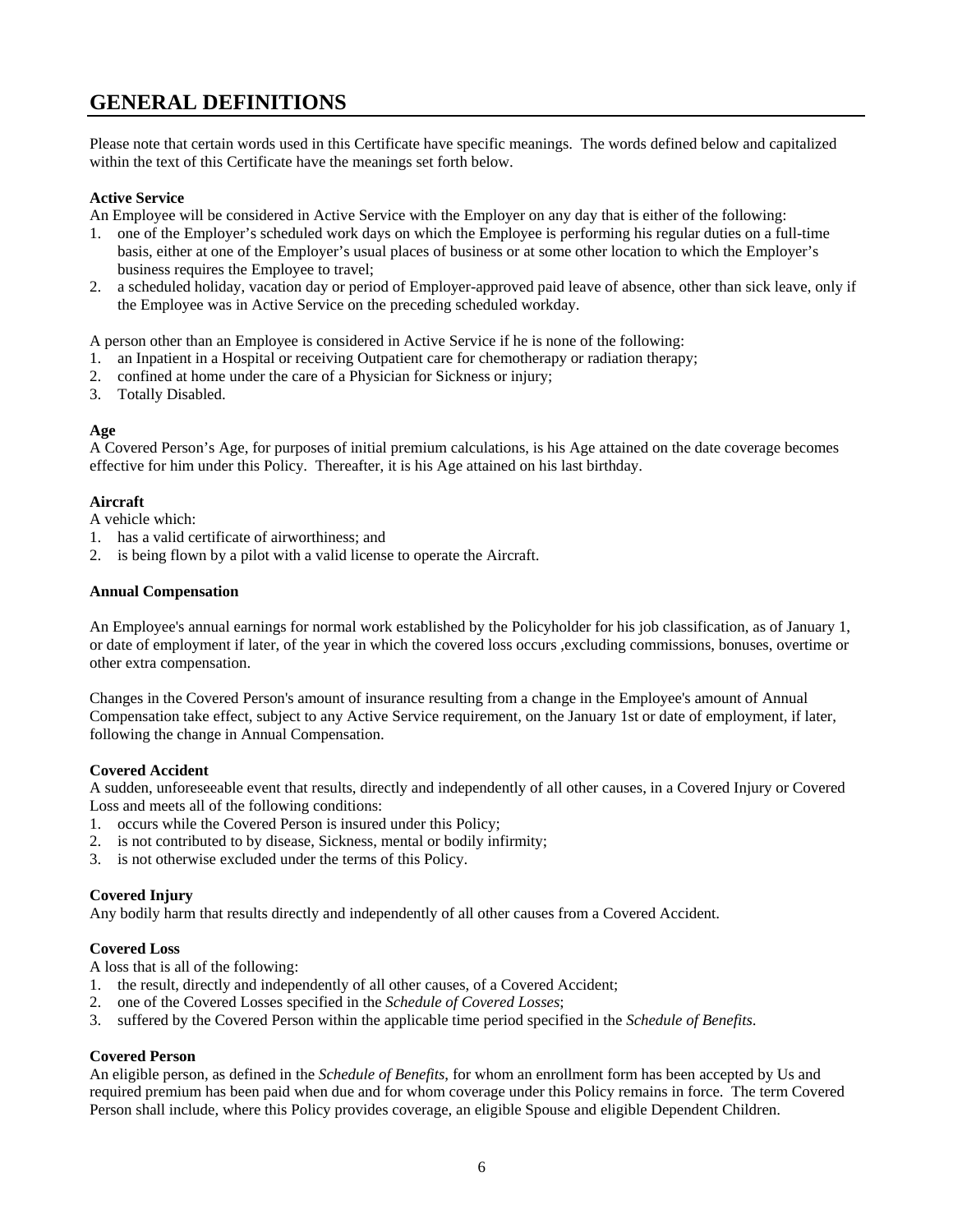#### **Dependent Child(ren)**

An Employee's unmarried child who meets the following requirements:

- 1. A child from live birth to 19 years old;
- 2. A child who is 19 or more years old but less than 26 years old;
- 3. A child who is 19 or more years old, primarily supported by the Employee and incapable of self-sustaining employment by reason of mental or physical handicap. Proof of the child's condition and dependence must be submitted to Us within 31 days after the date the child ceases to qualify as a Dependent Child for the reasons listed above. During the next two years, We may, from time to time, require proof of the continuation of such condition and dependence. After that, We may require proof no more than once a year.

A child, for purposes of this provision, includes an Employee's:

- 1. Natural child;
- 2. Adopted child, beginning with any waiting period pending finalization of the child's adoption;
- 3. Stepchild who resides with the Employee;
- 4. Child for whom the Employee is legal guardian, as long as the child resides with the Employee and depends on the Employee for financial support. Financial support means that the Employee is eligible to claim the dependent for purposes of Federal and State income tax returns.

#### **Employee**

For eligibility purposes, an Employee of the Employer who is in one of the Covered Classes.

#### **Employer**

The Policyholder and any affiliates, subsidiaries or divisions shown in the *Schedule of Covered Affiliates* and which are covered under this Policy on the date of issue or subsequently agreed to by Us.

#### **He, His, Him**

Refers to any individual, male or female.

#### **Hospital**

An institution that meets all of the following:

- 1. it is licensed as a Hospital pursuant to applicable law;
- 2. it is primarily and continuously engaged in providing medical care and treatment to sick and injured persons;
- 3. it is managed under the supervision of a staff of medical doctors;
- 4. it provides 24-hour nursing services by or under the supervision of a graduate registered nurse (R.N.);
- 5. it has medical, diagnostic and treatment facilities, with major surgical facilities on its premises, or available on a prearranged basis;
- 6. it charges for its services.

The term Hospital does not include a clinic, facility, or unit of a Hospital for:

- 1. rehabilitation, convalescent, custodial, educational or nursing care;
- 2. the aged, drug addicts or alcoholics;
- 3. a Veteran's Administration Hospital or Federal Government Hospital unless the Covered Person incurs an expense.

#### **Inpatient**

A Covered Person who is confined for at least one full day's Hospital room and board. The requirement that a person be charged for room and board does not apply to confinement in a Veteran's Administration Hospital or Federal Government Hospital and in such case, the term 'Inpatient' shall mean a Covered Person who is required to be confined for a period of at least a full day as determined by the Hospital.

#### **Nurse**

A licensed graduate Registered Nurse (R.N.), a licensed practical Nurse (L.P.N.) or a licensed vocational Nurse (L.V.N.) and who is not:

- 1. employed or retained by the Policyholder;
- 2. living in the Covered Person's household; or
- 3. a parent, sibling, spouse or child of the Covered Person.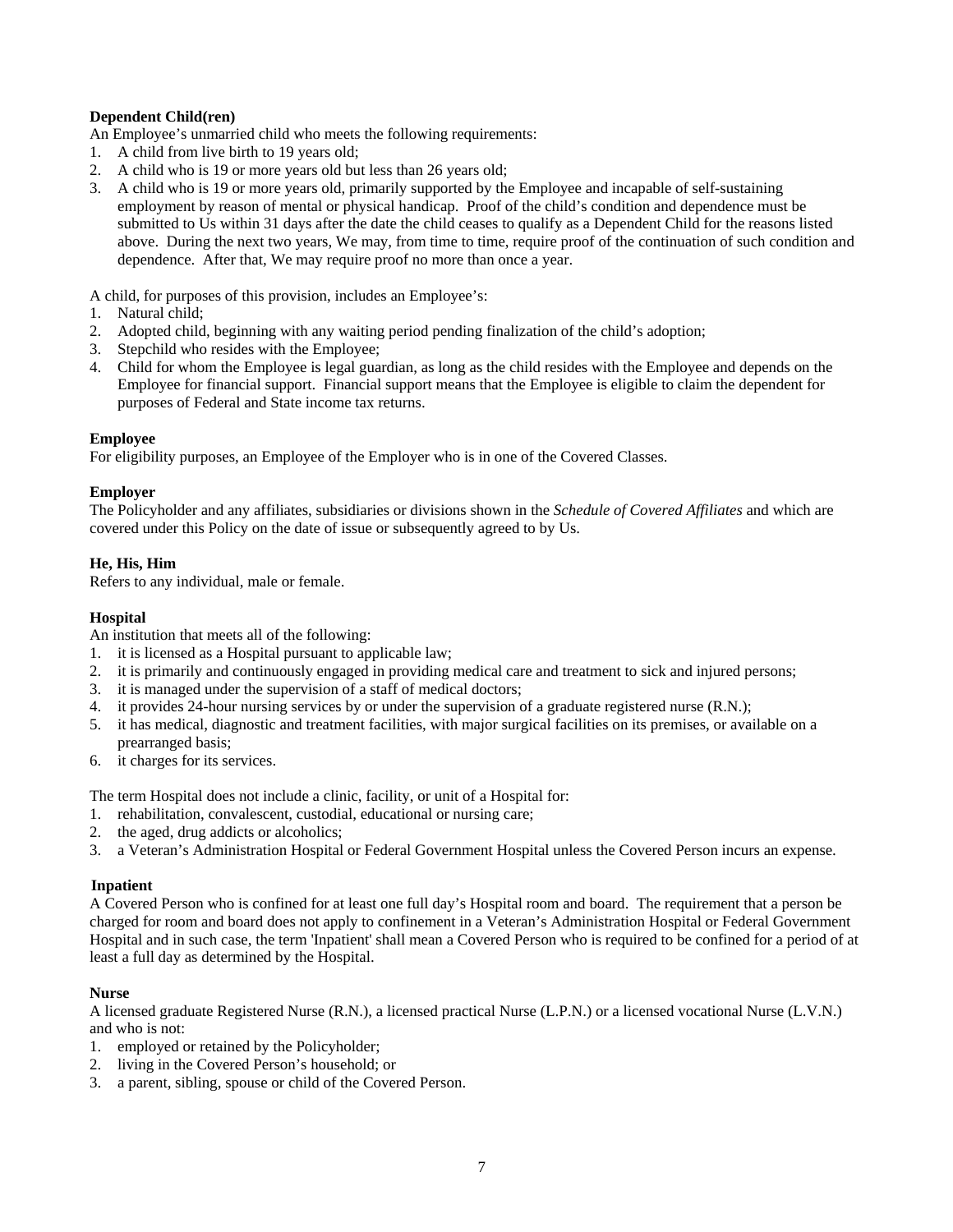#### **Outpatient**

A Covered Person who receives treatment, services and supplies while not an Inpatient in a Hospital.

#### **Physician**

A licensed health care provider practicing within the scope of his license and rendering care and treatment to a Covered Person that is appropriate for the condition and locality and who is not:

- 1. employed or retained by the Policyholder;
- 2. living in the Covered Person's household;
- 3. a parent, sibling, spouse or child of the Covered Person.

#### **Prior Plan**

The plan of insurance providing similar benefits, sponsored by the Employer in effect immediately prior to this Policy's Effective Date.

#### **Sickness**

A physical or mental illness.

#### **Spouse**

The Employee's lawful spouse.

#### **Totally Disabled or Total Disability**

Totally Disabled or Total Disability means either:

- 1. inability of the Covered Person who is currently employed to do any type of work for which he is or may become qualified by reason of education, training or experience; or
- 2. inability of the Covered Person who is not currently employed to perform all of the activities of daily living including eating, transferring, dressing, toileting, bathing, and continence, without human supervision or assistance.

#### **We, Us, Our**

Life Insurance Company of North America.

#### **You, Your**

The person to whom the certificate is issued.

GA-00-1200.48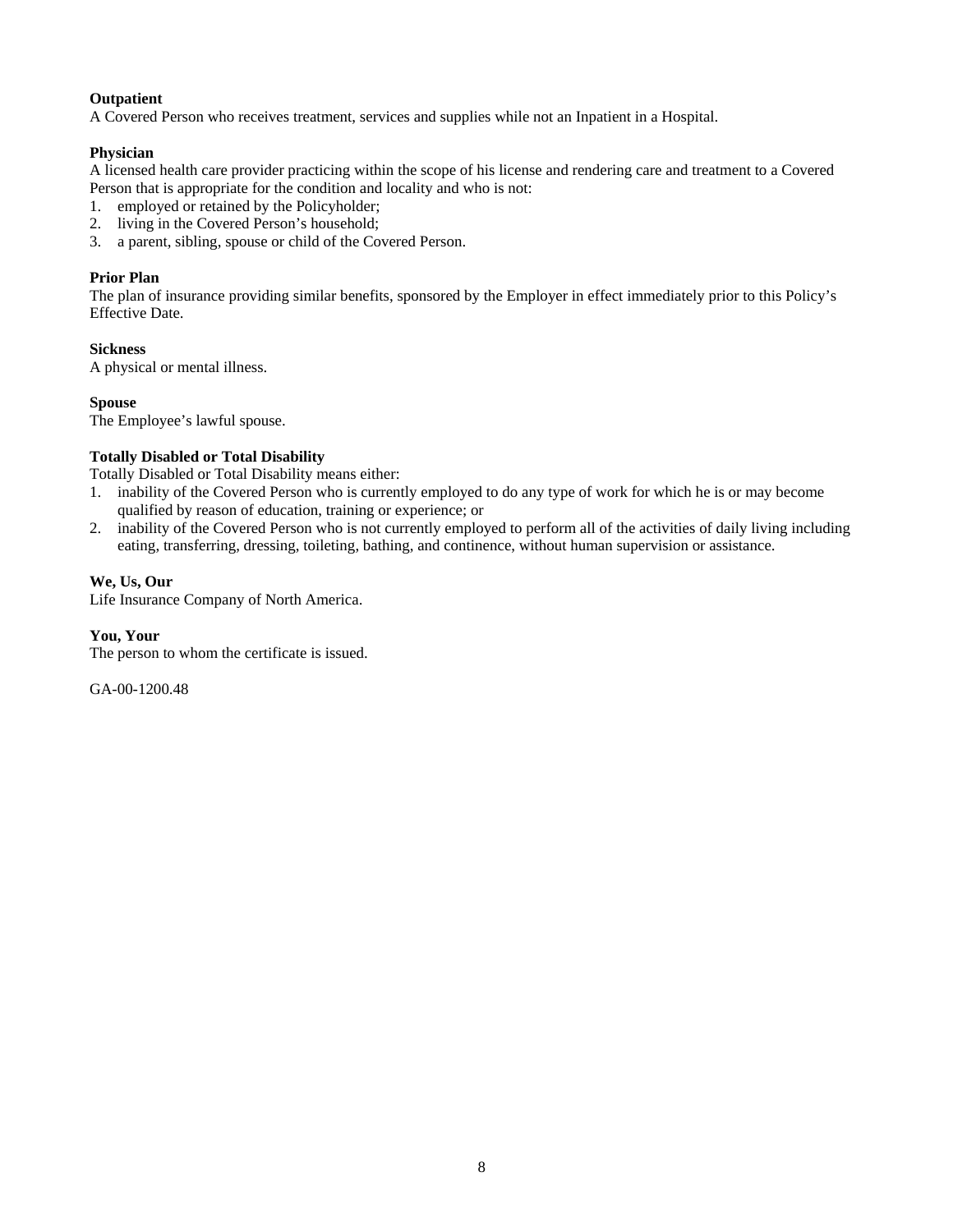# **ELIGIBILITY AND EFFECTIVE DATE PROVISIONS**

#### **Policy Effective Date**

The Insurance Company agrees to provide Accident Insurance Benefits described in this Policy in consideration of the Policyholder's application and payment of the initial premium when due. Insurance coverage begins on the Policy Effective Date shown on this Policy's first page.

#### **Eligibility**

An Employee becomes eligible for insurance under this Policy on the date he meets all of the requirements of one of the Covered Classes and completes any Eligibility Waiting Period, as shown in the *Schedule of Benefits.* A Spouse and Dependent Children of an eligible Employee become eligible for any dependent insurance provided by this Policy on the later of the date the Employee becomes eligible and the date the Spouse or Dependent Child meets the applicable definition shown in the *Definitions* section of this Policy. No person may be eligible for insurance under this Policy as both an Employee and a Spouse or Dependent Child at the same time.

#### **Effective Date for Individuals**

#### *Basic Accidental Death and Dismemberment Benefits*

Insurance becomes effective for an eligible Employee, subject to the *Deferred Effective Date* provision below, on the latest of the following dates:

- 1. the effective date of this Policy;
- 2. the date the Employee becomes eligible.

#### *Voluntary Accidental Death and Dismemberment Benefits*

Insurance becomes effective for an eligible Employee who applies and agrees to make required contributions within 31 days of eligibility, and subject to the *Deferred Effective Date* provision below, on the latest of the following dates:

- 1. the effective date of this Policy;
- 2. the date the Employee becomes eligible;
- 3. the date We receive the Employee's completed enrollment form and the required first premium, during his lifetime.

Insurance becomes effective for an Employee's eligible dependents if the Employee applies and agrees to make required contributions within 31 days of the date his dependents become eligible and, subject to the *Deferred Effective Date* provision below, on the latest of the following dates:

- 1. the effective date of this Policy;
- 2. the date the Employee becomes eligible;
- 3. the date the Employee's insurance becomes effective;
- 4. the date the dependent meets the definition of Spouse or Dependent Child, as applicable;
- 5. the date We receive a completed enrollment form for Spouse and Dependent Child coverage and the required first premium, during each dependent's lifetime.

Insurance becomes effective for a newborn Dependent Child automatically from the moment of the child's live birth. Insurance for that Dependent Child automatically ends 31 days later unless the Employee has a Spouse or other Dependent Children insured under this Policy or makes a request to cover the child and pays the required initial premium, during the child's lifetime.

#### **DEFERRED EFFECTIVE DATE**

#### **Active Service**

The effective date of insurance will be deferred for any Employee or any eligible Spouse or Dependent Child who is not in Active Service on the date coverage would otherwise become effective. Coverage will become effective on the later of the date he returns to Active Service and the date coverage would otherwise have become effective.

#### **Life Status Change**

A Life Status Change is an event that the Employer determines qualifies an Employee to elect or increase accident insurance benefits for himself and his Spouse and Dependent Children. Any change in benefit elections must be made within 31 days of a Life Status Change.

Any increases in benefits or added benefits elected under this Life Status Change provision will become effective on the first of the month following the Life Status Change.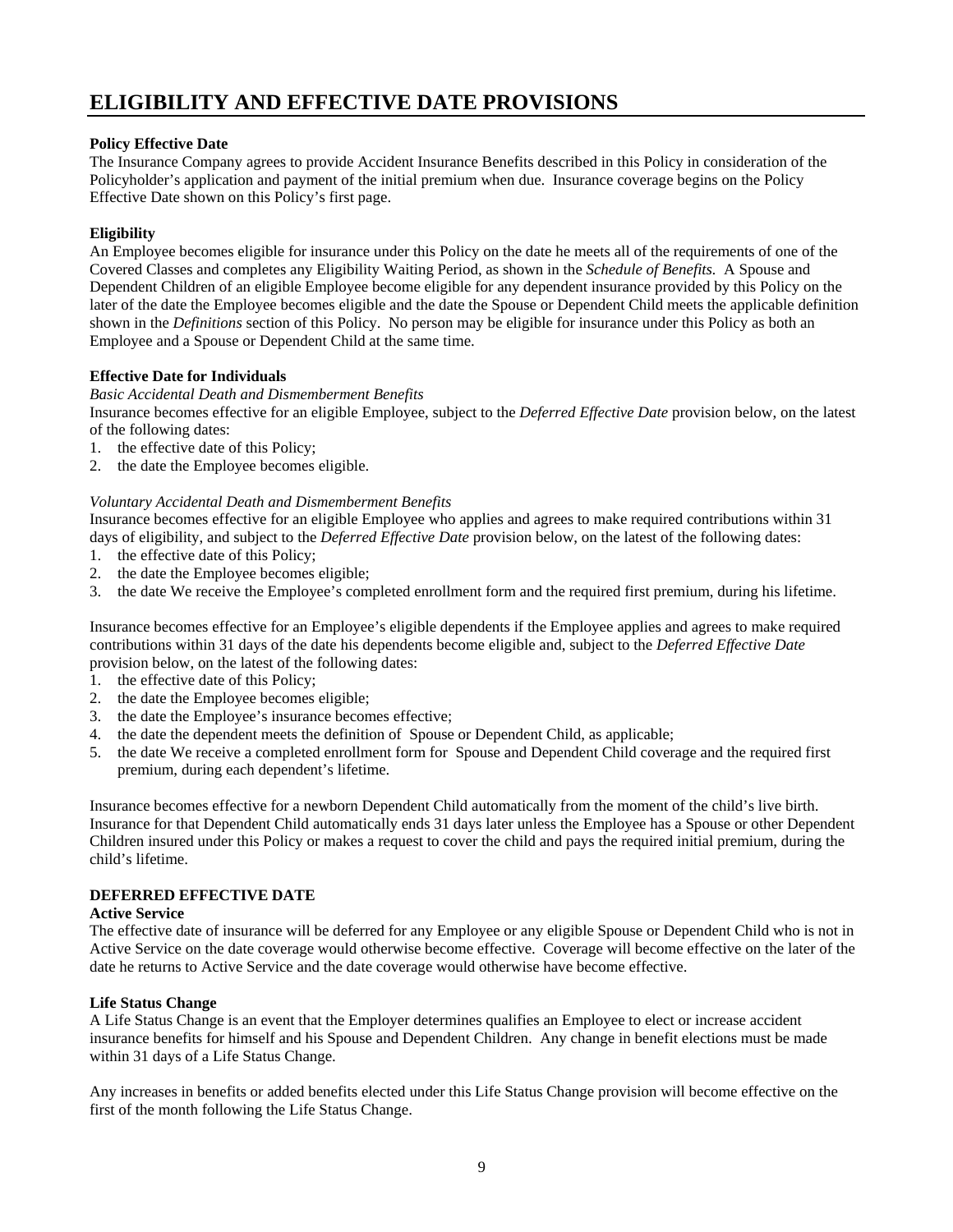The Policyholder should seek advice of its tax advisors if Employees may contribute to the cost of any insurance provided by this Policy with earnings not subject to Federal Income Tax. We cannot provide such advice nor offer any opinions on taxation or tax status of any contributions toward the cost of insurance.

#### **Effective Date of Changes**

Any increase or decrease in the amount of insurance for the Covered Person resulting from:

- 1. a change in benefits provided by this Policy; or
- 2. a change in the Employee's Covered Class will take effect on the date of such change.

Increases will take effect subject to any Active Service requirement.

#### **TERMINATION OF INSURANCE**

The insurance on a Covered Person will end on the earliest date below:

- 1. the date this Policy or insurance for a Covered Class is terminated;
- 2. the next premium due date after the date the Covered Person is no longer in a Covered Class or satisfies eligibility requirements under this Policy;
- 3. the last day of the last period for which premium is paid;
- 4. the next premium due date after the Covered Person attains the maximum Age for insurance under this Policy;
- 5. with respect to a Spouse or Dependent Child, the date of the death of the covered Employee or the date of divorce from the covered Employee.
- 6. termination of employment, at the end of the month

Termination will not affect a claim for a Covered Loss or Covered Injury that is the result, directly and independently of all other causes, of a Covered Accident that occurs while coverage was in effect.

#### **Continuation for Layoff, Leave of Absence or Family Medical Leave**

Insurance for an Employee and Covered Dependents may be continued until the earliest of the following dates if: (a) an Employee is on a temporary layoff, an Employer-approved leave of absence or an Employer-approved family medical leave; and (b) required premium contributions are paid when due.

- 1. for a layoff: the end of the month in which the layoff begins.
- 2. for an Employer-approved leave of absence: 12 month(s).
- 3. for an Employer-approved family medical leave: up to the later of the period of the approved FMLA leave or the leave period required by law in the state in which the Employee is employed.
- 4. for Sabbatical, for up to 12 month(s).

GA-00-1300.00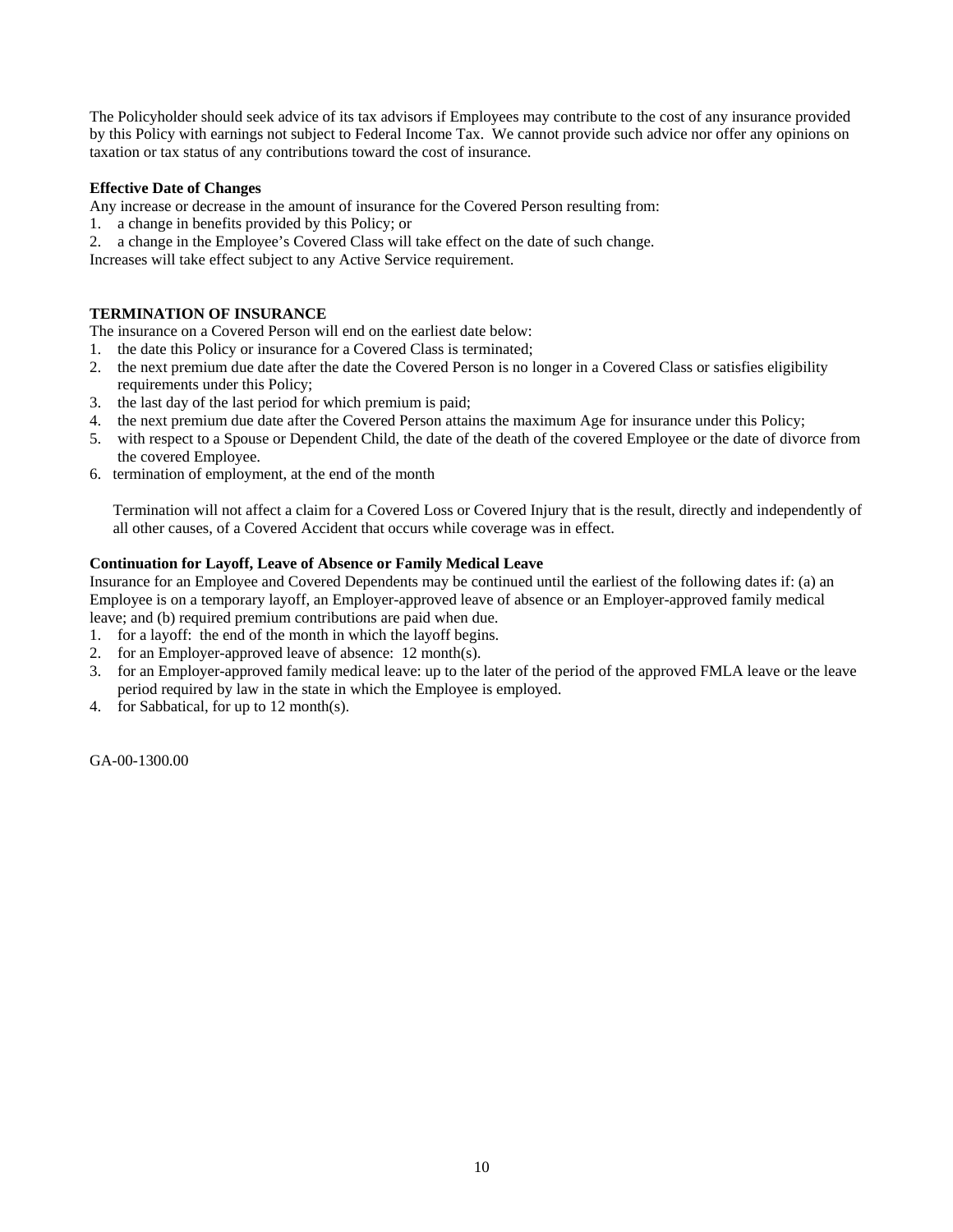# **COMMON EXCLUSIONS**

In addition to any benefit-specific exclusions, benefits will not be paid for any Covered Injury or Covered Loss which, directly or indirectly, in whole or in part, is caused by or results from any of the following unless coverage is specifically provided for by name in the *Description of Benefits* Section:

- 1. intentionally self-inflicted injury, suicide or any attempt thereat while sane or insane;
- 2. commission or attempt to commit a felony or an assault;
- 3. commission of or active participation in a riot or insurrection;
- 4. bungee jumping; parachuting; skydiving; parasailing; hang-gliding;
- 5. declared or undeclared war or act of war;
- 6. flight in, boarding or alighting from an Aircraft or any craft designed to fly above the Earth's surface:
	- a. except as a passenger on a regularly scheduled commercial airline;
		- b. being flown by the Covered Person or in which the Covered Person is a member of the crew;
		- c. being used for:
			- i. crop dusting, spraying or seeding, giving and receiving flying instruction, fire fighting, sky writing, sky diving or hang-gliding, pipeline or power line inspection, aerial photography or exploration, racing, endurance tests, stunt or acrobatic flying; or
			- ii. any operation that requires a special permit from the FAA, even if it is granted (this does not apply if the permit is required only because of the territory flown over or landed on);
		- d. designed for flight above or beyond the earth's atmosphere;
		- e. an ultra-light or glider;
		- f. being used for the purpose of parachuting or skydiving;
		- g. being used by any military authority, except an Aircraft used by the Air Mobility Command or its foreign equivalent;
- 7. Sickness, disease, bodily or mental infirmity, bacterial or viral infection or medical or surgical treatment thereof, except for any bacterial infection resulting from an accidental cut or wound or accidental ingestion of contaminated food;
- 8. travel in any Aircraft owned, leased or controlled by the Policyholder, or any of its subsidiaries or affiliates. An Aircraft will be deemed to be 'controlled' by the Policyholder if the Aircraft may be used as the Policyholder wishes for more than 10 straight days, or more than 15 days in any year;
- 9. a Covered Accident that occurs while engaged in the activities of active duty service in the military, navy or air force of any country or international organization. Covered Accidents that occur while engaged in Reserve or National Guard training are not excluded until training extends beyond 31 days.
- 10. operating any type of vehicle while under the influence of alcohol or any drug, narcotic or other intoxicant including any prescribed drug for which the Covered Person has been provided a written warning against operating a vehicle while taking it. Under the influence of alcohol, for purposes of this exclusion, means intoxicated, as defined by the law of the state in which the Covered Accident occurred;
- 11. voluntary ingestion of any narcotic, drug, poison, gas or fumes, unless prescribed or taken under the direction of a Physician and taken in accordance with the prescribed dosage;
- 12. in addition, benefits will not be paid for services or treatment rendered by a Physician, Nurse or any other person who is:
	- a. employed or retained by the Policyholder;
	- b. providing homeopathic, aroma-therapeutic or herbal therapeutic services;
	- c. living in the Covered Person's household;
	- d. a parent, sibling, spouse or child of the Covered Person.

GA-00-1403.00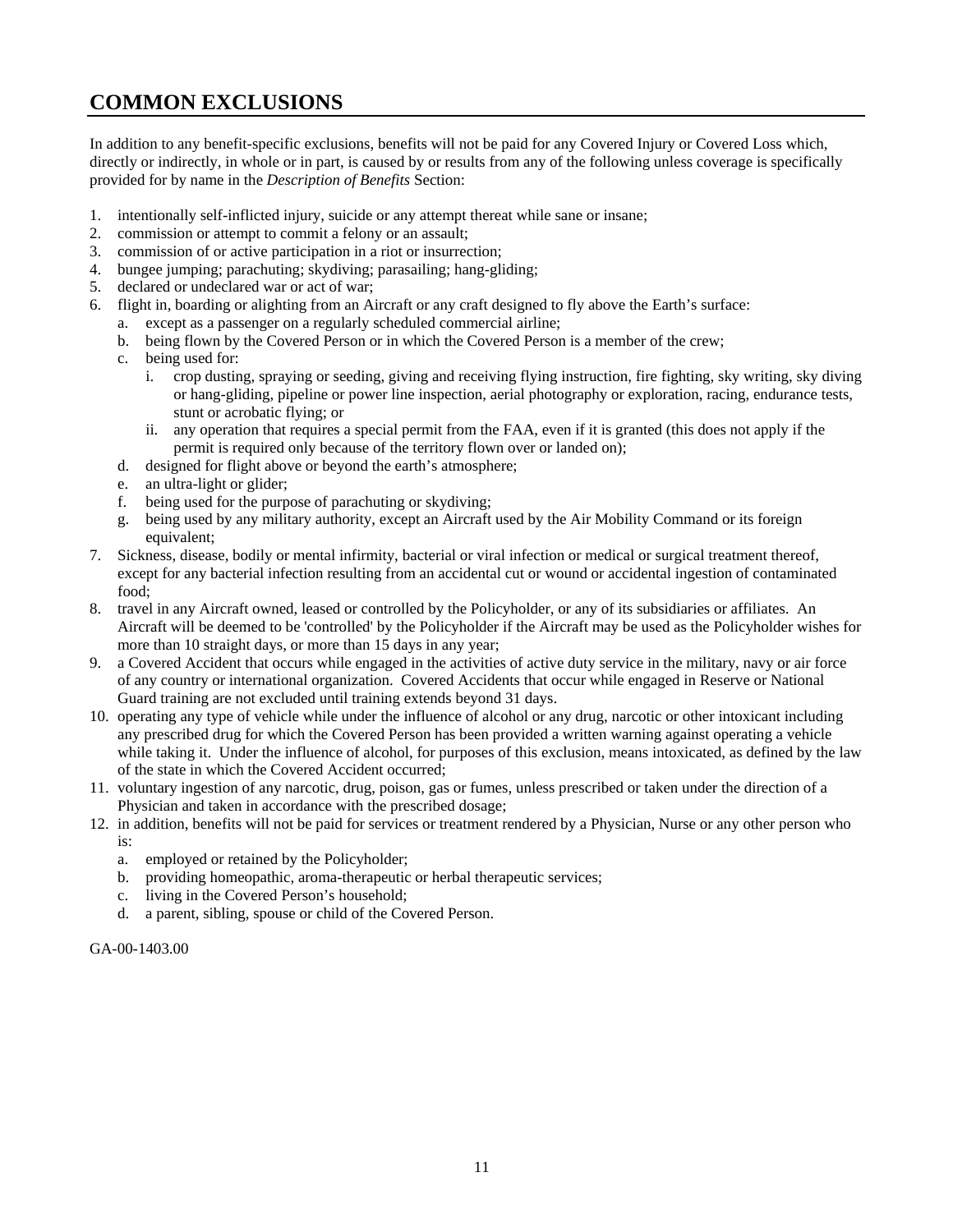# **CONVERSION PRIVILEGE**

- 1. If the Covered Person's insurance or any portion of it ends for any of the following reasons:
	- a. employment or membership ends;
	- b. eligibility ends (except for age for the Employee or Covered Spouse);

the Covered Person may have Us issue converted accident insurance on an individual policy or an individual certificate under a designated group policy. The Covered Person may apply for an amount of coverage that is:

- a. in \$1,000 increments;
- b. not less than \$25,000, regardless of the amount of insurance under the group policy; and
- c. not more than the amount of insurance he had under the group policy, except as provided above, up to a maximum amount of \$250,000.

The Covered Person must be under age 70 to get a converted policy.

If the Covered Person's insurance or any portion of it ends for non-payment of premium, he may not convert. If the Covered Person's insurance ends for a reason described in 2. below, conversion is subject to that section.

The converted policy or certificate will cover accidental death and dismemberment. The policy or certificate will not contain disability or other additional benefits. The Covered Person need not show Us that he is insurable.

If the Covered Person has converted his group coverage and later becomes insured under the same group plan as before, he may not convert a second time unless he provides, at his own expense, proof of insurability or proof the prior converted policy is no longer in force.

The Covered Person must apply for the individual policy within 31 days after his coverage under this Group Policy ends and pay the required premium, based on Our table of rates for such policies, his Age and class of risk. If the Covered Person has assigned ownership of his group coverage, the owner/assignee must apply for the individual policy.

If the Covered Person suffers a Covered Loss or dies during this 31-day period as the result of an accident that would have been covered under this Group Policy, We will pay as a claim under this Group Policy the amount of insurance that the Covered Person was entitled to convert. It does not matter whether the Covered Person applied for the individual policy or certificate. If such policy or certificate is issued, it will be in exchange for any other benefits under this Group Policy.

The individual policy or certificate will take effect on the day following the date coverage under the Group Policy ended; or, if later, the date application is made.

#### **Exclusions**

The converted policy may exclude the hazards or conditions that apply to the Covered Person's group coverage at the time it ends. We will reduce payment under the converted policy by the amount of any benefits paid under the group policy if both cover the same loss.

- 2. If the Covered Person's insurance ends because this Group Policy is terminated or is amended to terminate insurance for the Covered Person's class, and he has been covered under this Group Policy or, any group accident insurance issued to the Employer which the Group Policy replaced, for at least five years, the Covered Person may have Us issue an individual policy or certificate of accident insurance subject to the same terms, conditions and limitations listed above. However, the amount he may apply for will be limited to the lesser of the following:
	- a. coverage under this Group Policy less any amount of group accident insurance for which he is eligible on the date this Group Policy is terminated or for which he became eligible within 31 days of such termination, or
	- b. \$10,000.

#### **Extension of Conversion Period**

If the Covered Person is eligible to convert and is not notified of this right at least 15 days prior to the end of the 31 day conversion period, the conversion period will be extended. The Covered Person will have 15 days from the date notice is given to apply for a converted policy or certificate. In no event will the conversion period be extended beyond 90 days. Notice, for the purpose of this section, means written notice presented to the Covered Person by the Policyholder or mailed to the Covered Person's last known address as reported by the Policyholder.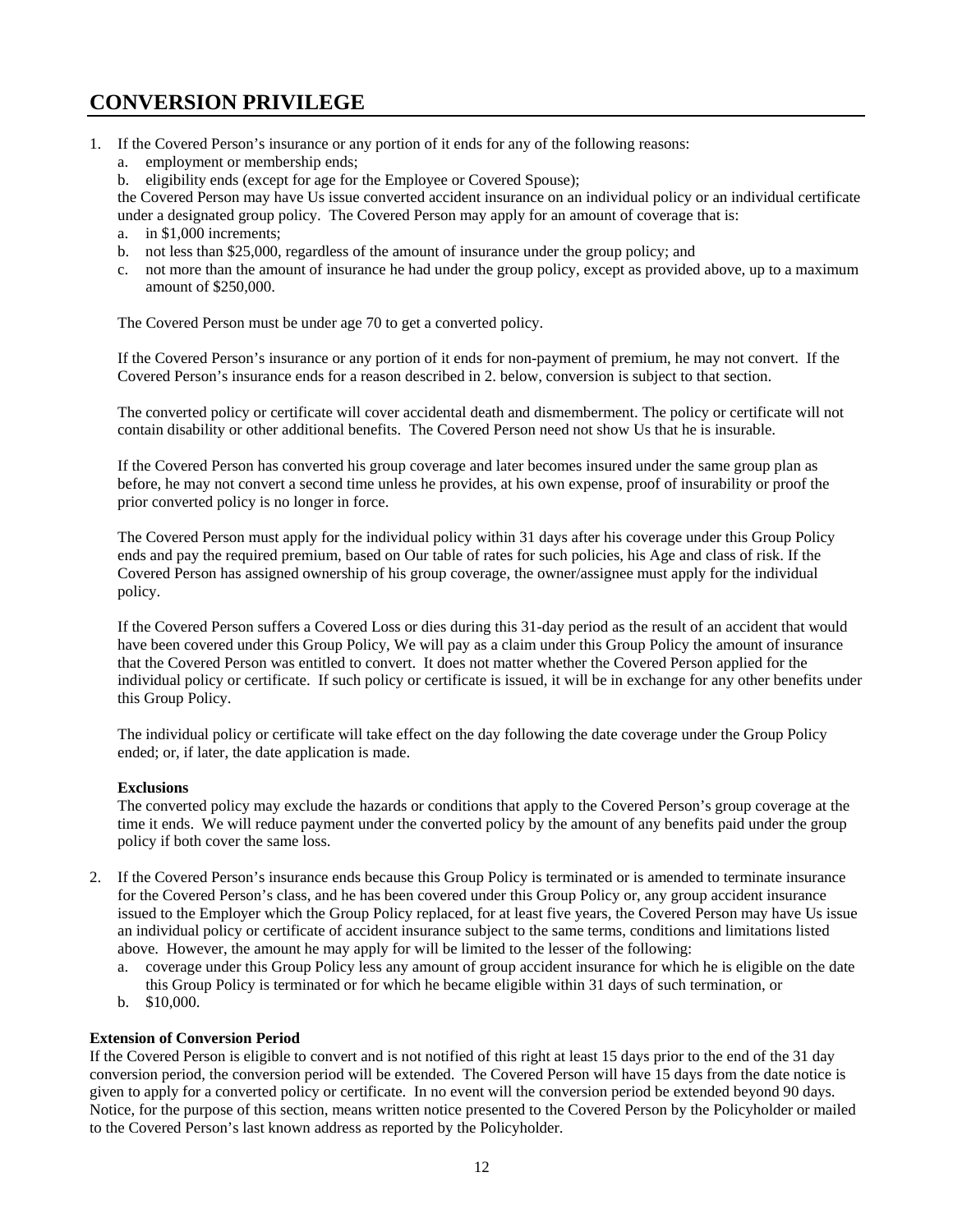If the Covered Person sustains a Covered Loss or dies during the extended conversion period, but more than 31 days after his coverage under the Group Policy terminates, benefits will not be paid under the Group Policy. If the Covered Person's application for a converted policy or certificate is received by Us and the required premium is paid, benefits may be payable under the converted policy or certificate.

GA-01-1505.00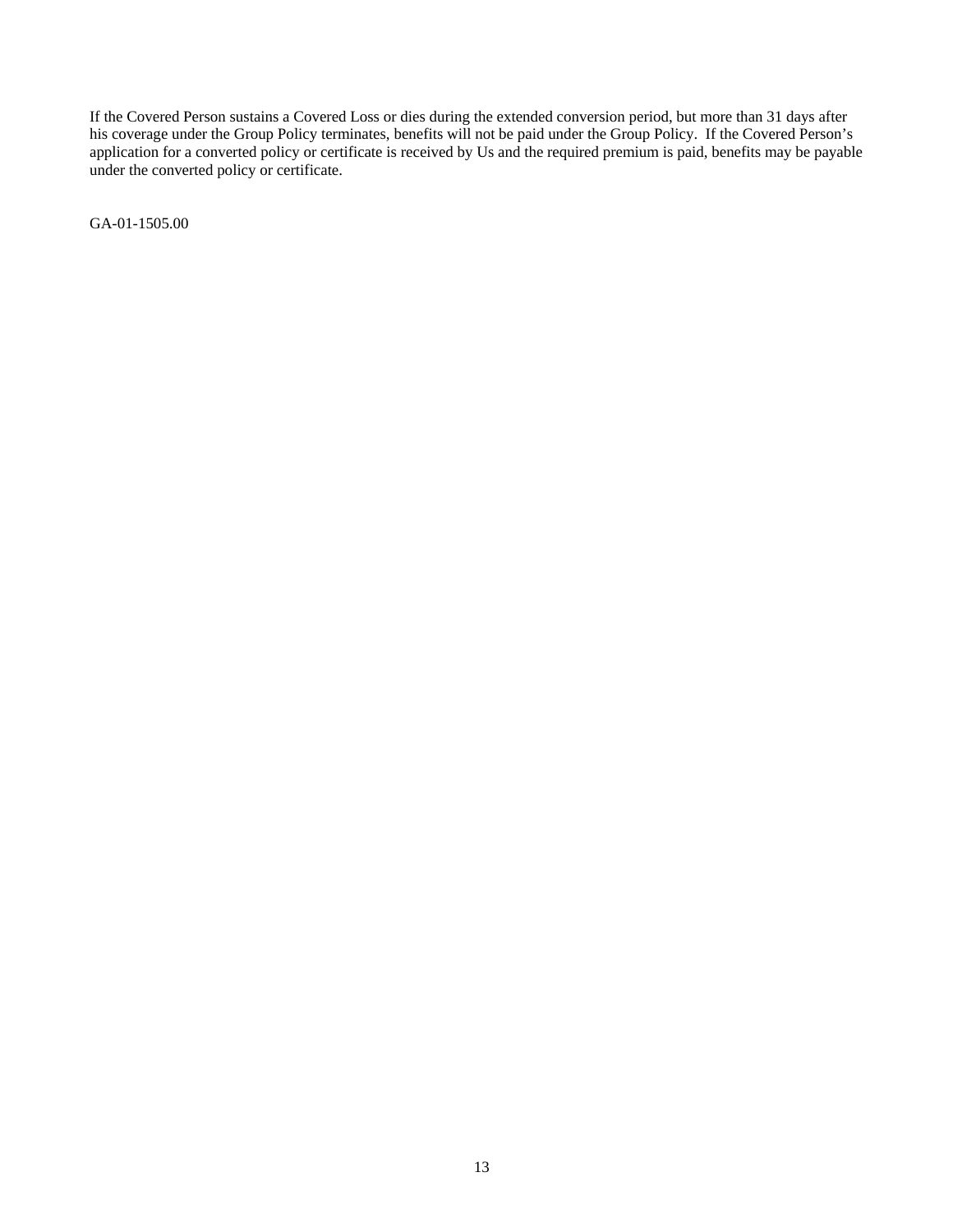# **CLAIM PROVISIONS**

#### **Notice of Claim**

Written or authorized electronic/telephonic notice of claim must be given to Us within 31 days after a Covered Loss occurs or begins or as soon as reasonably possible. If written or authorized electronic/telephonic notice is not given in that time, the claim will not be invalidated or reduced if it is shown that written or authorized electronic/telephonic notice was given as soon as was reasonably possible. Notice can be given to Us at Our Home Office in Philadelphia, Pennsylvania, such other place as We may designate for the purpose, or to Our authorized agent. Notice should include the Policyholder's name and policy number and the Covered Person's name, address, policy and certificate number.

#### **Claim Forms**

We will send claim forms for filing proof of loss when We receive notice of a claim. If such forms are not sent within 15 days after We receive notice, the proof requirements will be met by submitting, within the time fixed in this Policy for filing proof of loss, written or authorized electronic proof of the nature and extent of the loss for which the claim is made.

#### **Claimant Cooperation Provision**

Failure of a claimant to cooperate with Us in the administration of the claim may result in termination of the claim. Such cooperation includes, but is not limited to, providing any information or documents needed to determine whether benefits are payable or the actual benefit amount due.

#### **Proof of Loss**

Written or authorized electronic proof of loss satisfactory to Us must be given to Us at Our office, within 90 days of the loss for which claim is made. If (a) benefits are payable as periodic payments and (b) each payment is contingent upon continuing loss, then proof of loss must be submitted within 90 days after the termination of each period for which We are liable. If written or authorized electronic notice is not given within that time, no claim will be invalidated or reduced if it is shown that such notice was given as soon as reasonably possible. In any case, written or authorized electronic proof must be given not more than one year after the time it is otherwise required, except if proof is not given solely due to the lack of legal capacity.

#### **Time of Payment of Claims**

We will pay benefits due under this Policy for any loss other than a loss for which this Policy provides any periodic payment immediately upon receipt of due written or authorized electronic proof of such loss. Subject to due written or authorized electronic proof of loss, all accrued benefits for loss for which this Policy provides periodic payment will be paid monthly unless otherwise specified in the benefits descriptions and any balance remaining unpaid at the termination of liability will be paid immediately upon receipt of proof satisfactory to Us.

#### **Payment of Claims**

All benefits will be paid in United States currency. Benefits for loss of life will be payable in accordance with the *Beneficiary* provision and these Claim Provisions. All other proceeds payable under this Policy, unless otherwise stated, will be payable to the covered Employee or to his estate.

If We are to pay benefits to the estate or to a person who is incapable of giving a valid release, We may pay \$1,000 to a relative by blood or marriage whom We believe is equitably entitled. Any payment made by Us in good faith pursuant to this provision will fully discharge Us to the extent of such payment and release Us from all liability.

#### **Physical Examination and Autopsy**

We, at Our own expense, have the right and opportunity to examine You, Your Spouse and/or Dependent Child when and as often as We may reasonably require while a claim is pending and to make an autopsy in case of death where it is not forbidden by law.

#### **Legal Actions**

No action at law or in equity may be brought to recover under this Policy less than 60 days after written or authorized electronic proof of loss has been furnished as required by this Policy. No such action will be brought more than three years after the time such written proof of loss must be furnished.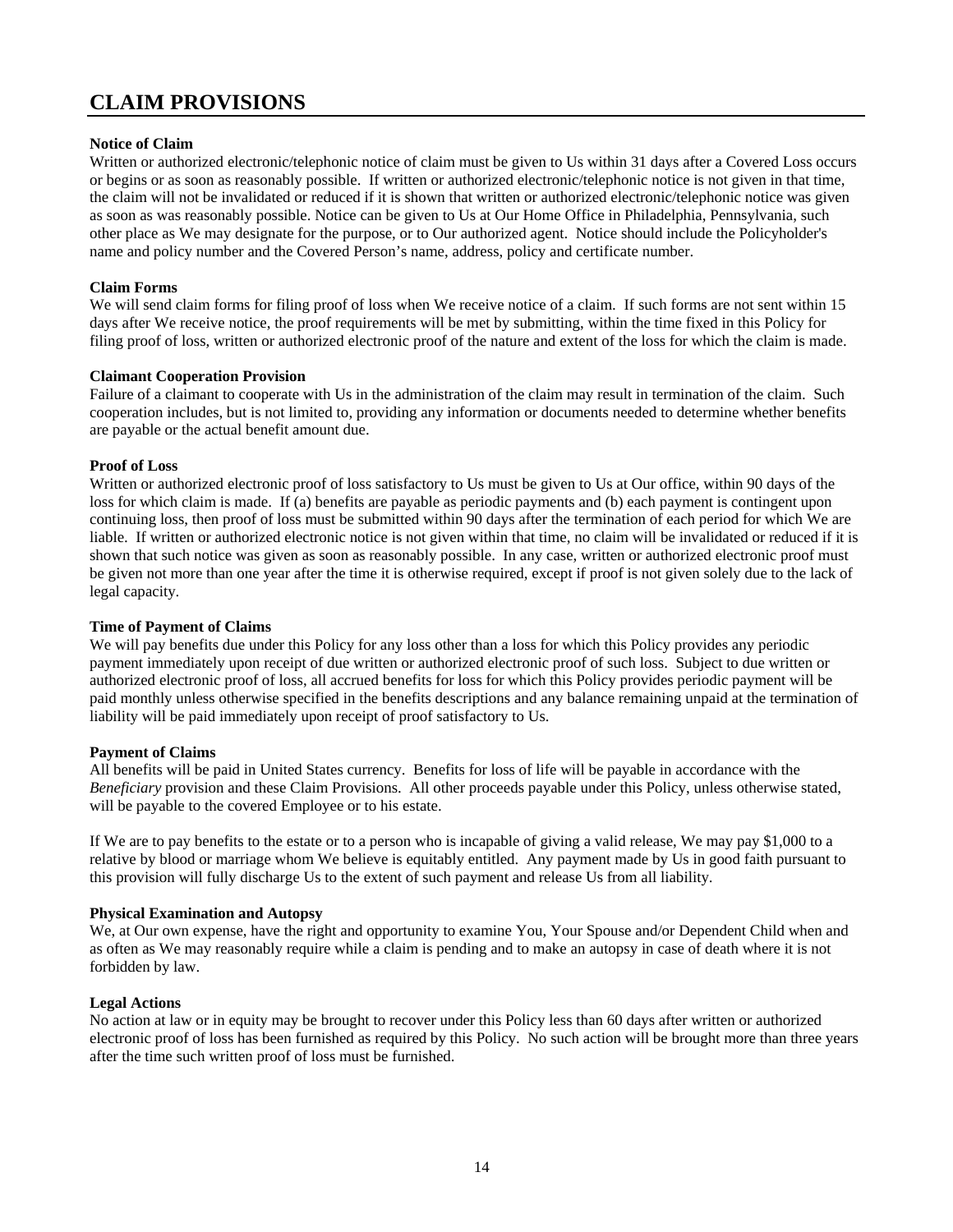#### **Beneficiary**

The beneficiary is the person or persons You name or change on a form executed by You and satisfactory to Us. This form may be in writing or by any electronic means agreed upon between Us and the Policyholder. Consent of the beneficiary is not required to affect any changes, unless the beneficiary has been designated as an irrevocable beneficiary, or to make any assignment of rights or benefits permitted by this Policy. Any Accidental Death Benefit payable at the death of Your Spouse or Dependent Child will be paid to You or Your estate.

A beneficiary designation or change will become effective on the date You execute it. However, We will not be liable for any action taken or payment made before We record notice of the change at our Home Office.

If more than one person is named as beneficiary, the interests of each will be equal unless You have specified otherwise. The share of any beneficiary who does not survive You, Your Spouse or Dependent Child will pass equally to any surviving beneficiaries unless otherwise specified.

If there is no named beneficiary or surviving beneficiary, or if You die while benefits are payable to You, We may make direct payment to the first surviving class of the following classes of persons:

- 1. spouse;
- 2. child or children;
- 3. mother or father;
- 4. sisters or brothers;
- 5. your estate or the estate of your Spouse and/or Dependent Children.

#### **Recovery of Overpayment**

If benefits are overpaid, We have the right to recover the amount overpaid by either of the following methods.

- 1. A request for lump sum payment of the overpaid amount.
- 2. A reduction of any amounts payable under this Policy.

If there is an overpayment due when You, Your Spouse or Dependent Children die, We may recover the overpayment from Your, Your Spouse's or Dependent Child's estate.

GA-00-CE1600.00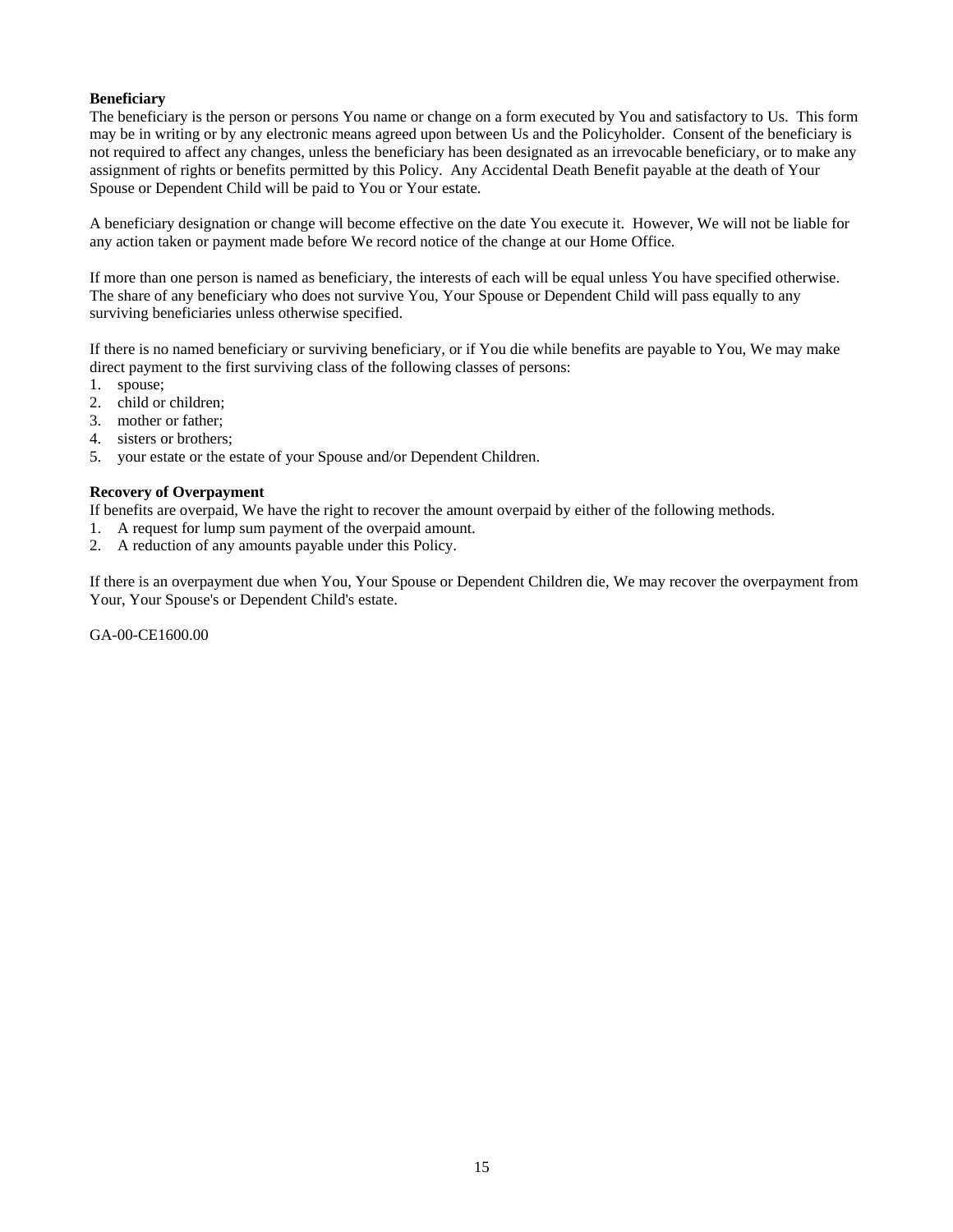### **ADMINISTRATIVE PROVISIONS**

#### **Premiums**

All premium rates are expressed in, and all premiums are payable in, United States currency. The premiums for this Policy will be based on the rates set forth in the Policy, the plan and amounts of insurance in effect. If Your, Your Spouse's and/or Dependent Child's insurance amounts are reduced due to age, premium will be based on the amounts of insurance in force on the day after the reduction took place.

#### **Grace Period**

A Grace Period of 31 days will be granted for payment of required premiums under this Policy. Insurance under this Policy for You, Your Spouse and/or Dependent Children will remain in force during the Grace Period. We will reduce any benefits payable for any claims incurred during the grace period by the amount of premium due. If no such claims are incurred and premium is not paid during the grace period, insurance will end on the last day of the period for which premiums were paid.

GA-00-CE1701.00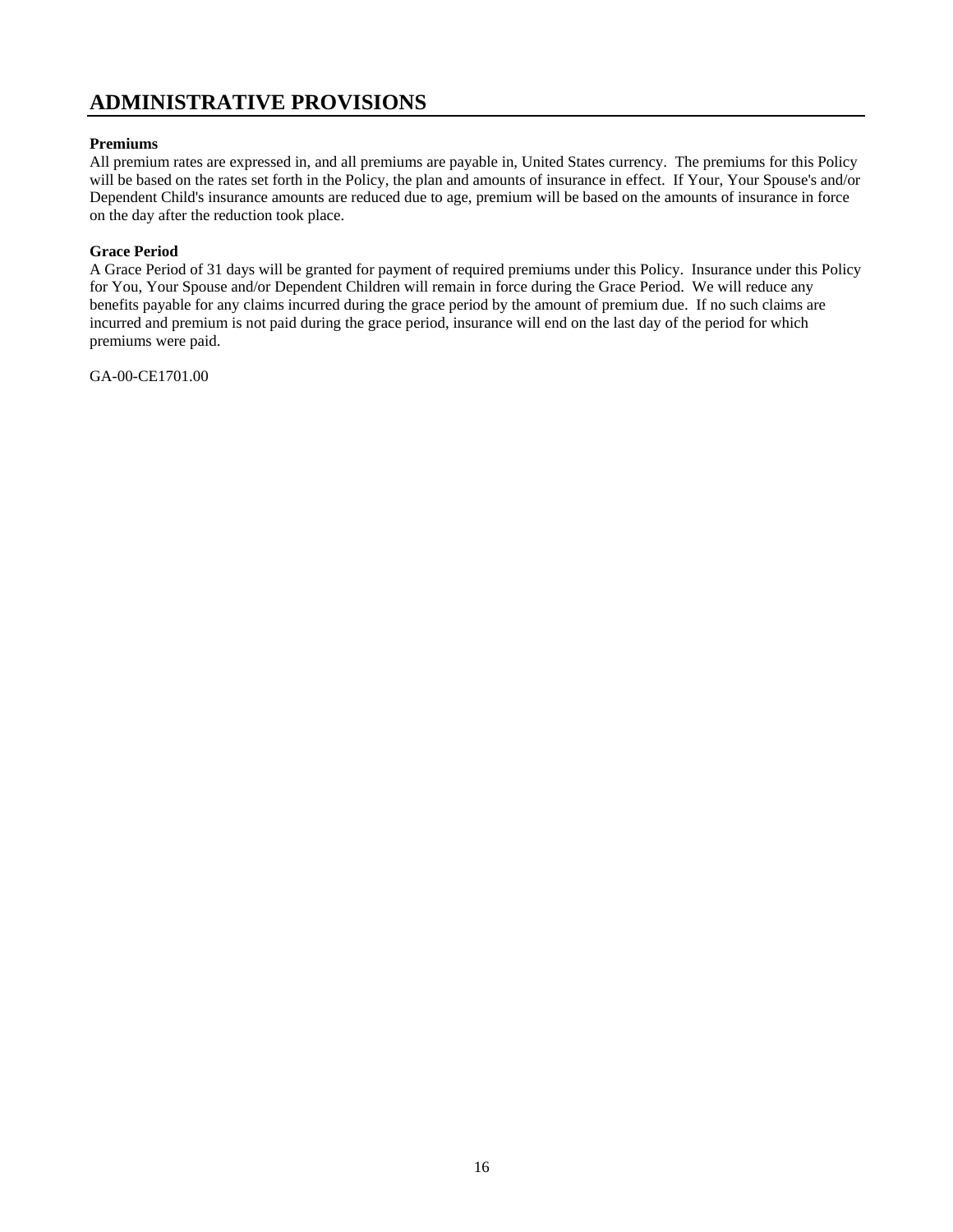### **GENERAL PROVISIONS**

#### **Misstatement of Fact**

If You, Your Spouse or Dependent Children have misstated any fact, all amounts payable under this Policy will be such as the premium paid would have purchased had such fact been correctly stated.

#### **Multiple Certificates**

You may have in force only one certificate of insurance at a time under this Policy. If at any time You have been issued more than one certificate, then only the largest shall be in effect. We will refund premiums paid for the others for any period of time that more than one certificate was issued.

#### **Assignment**

We will be bound by an assignment of a Covered Person's insurance under this Policy only when the original assignment or a certified copy of the assignment, signed by the Covered Person and any irrevocable beneficiary, is filed with Us. The assignee may exercise all rights and receive all benefits assigned only while the assignment remains in effect and insurance under this Policy and the Covered Person's certificate remains in force.

#### **Incontestability of Your, Your Spouse's and/or Dependent Child's Insurance**

All statements made by You, Your Spouse and/or Dependent Children are considered representations and not warranties. No statement will be used to deny or reduce benefits or be used as a defense to a claim, unless a copy of the instrument containing the statement is, or has been, furnished to the claimant.

After two years from Your, Your Spouse's and/or Dependent Child's effective date of insurance, or from the effective date of increased benefits, no such statement will cause insurance or the increased benefits to be contested except for fraud or lack of eligibility for insurance.

In the event of death or incapacity, the beneficiary or representative shall be given a copy.

#### **Clerical Error**

Insurance for You, Your Spouse and/or Dependent Children will not be affected by error or delay in keeping records of insurance under this Policy. If such error or delay is found, We will adjust the premium fairly.

#### **Policy Changes**

We may agree with the Policyholder to modify a plan of benefits without Your, Your Spouse's and/or Dependent Child's consent.

#### **Workers' Compensation Insurance**

This Policy is not in place of and does not affect any requirements for coverage under any Workers' Compensation law.

GA-00-CE1800.00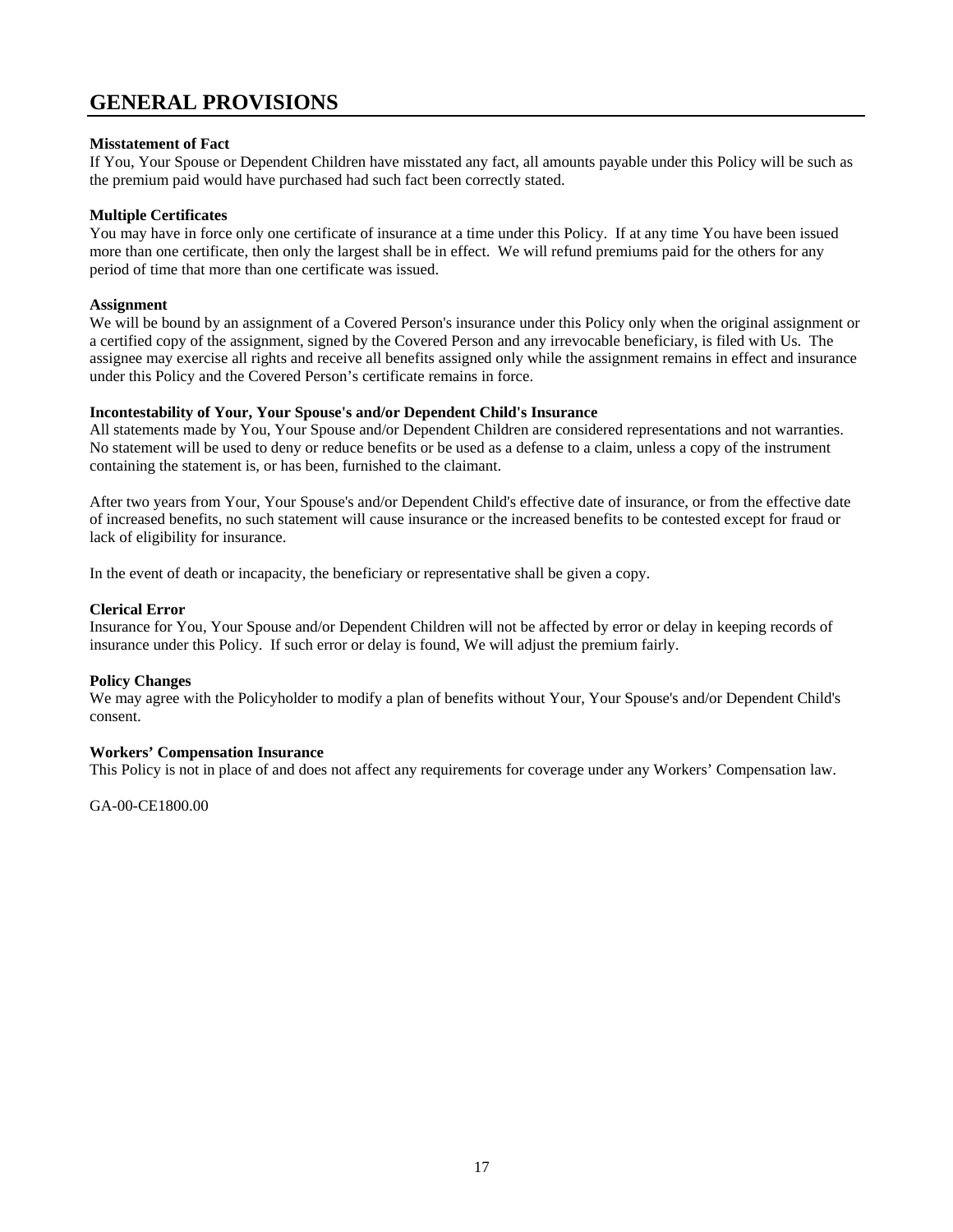### **DESCRIPTION OF COVERAGES AND BENEFITS**

**This** *Description of Coverages and Benefits* **Section describes the Accident Coverages and Benefits provided to You. Benefit amounts, benefit periods and any applicable aggregate and benefit maximums are shown in the** *Schedule of Benefits.* **Certain words capitalized in the text of these descriptions have special meanings within this Certificate and are defined in the** *General Definitions* **section. Please read these and the** *Common Exclusions* **sections in order to understand all of the terms, conditions and limitations applicable to these coverages and benefits.** 

#### **ACCIDENTAL DEATH AND DISMEMBERMENT BENEFITS**

**Covered Loss** We will pay the benefit for any one of the Covered Losses listed in the *Schedule of Benefits,* if the Covered Person suffers a Covered Loss resulting directly and independently of all other causes from a Covered Accident within the applicable time period specified in the *Schedule of Benefits*.

> If the Covered Person sustains more than one Covered Loss as a result of the same Covered Accident, benefits will be paid for the Covered Loss for which the largest available benefit is payable. If the loss results in death, benefits will only be paid under the Loss of Life benefit provision. Any Loss of Life benefit will be reduced by any paid or payable Accidental Dismemberment benefit. However, if such Accidental Dismemberment benefit equals or exceeds the Loss of Life benefit, no additional benefit will be paid.

**Definitions Loss of a Hand or Foot** means complete Severance through or above the wrist or ankle joint.

**Loss of Sight** means the total, permanent loss of all vision in one eye which is irrecoverable by natural, surgical or artificial means.

**Loss of Speech** means total and permanent loss of audible communication which is irrecoverable by natural, surgical or artificial means.

**Loss of Hearing** means total and permanent loss of ability to hear any sound in both ears which is irrecoverable by natural, surgical or artificial means.

**Loss of a Thumb and Index Finger of the Same Hand or Four Fingers of the Same Hand** means complete Severance through or above the metacarpophalangeal joints of the same hand (the joints between the fingers and the hand).

**Loss of Toes** means complete Severance through the metatarsalphalangeal joint.

**Paralysis or Paralyzed** means total loss of use of a limb. A Physician must determine the loss of use to be complete and irreversible.

**Quadriplegia** means total Paralysis of both upper and both lower limbs.

**Hemiplegia** means total Paralysis of the upper and lower limbs on one side of the body.

**Paraplegia** means total Paralysis of both lower limbs or both upper limbs.

**Uniplegia** means total Paralysis of one upper or one lower limb.

**Coma** means a profound state of unconsciousness which resulted directly and independently from all other causes from a Covered Accident, and from which the Covered Person is not likely to be aroused through powerful stimulation. This condition must be diagnosed and treated regularly by a Physician. Coma does not mean any state of unconsciousness intentionally induced during the course of treatment of a Covered Injury unless the state of unconsciousness results from the administration of anesthesia in preparation for surgical treatment of that Covered Accident.

**Severance** means the complete and permanent separation and dismemberment of the part from the body.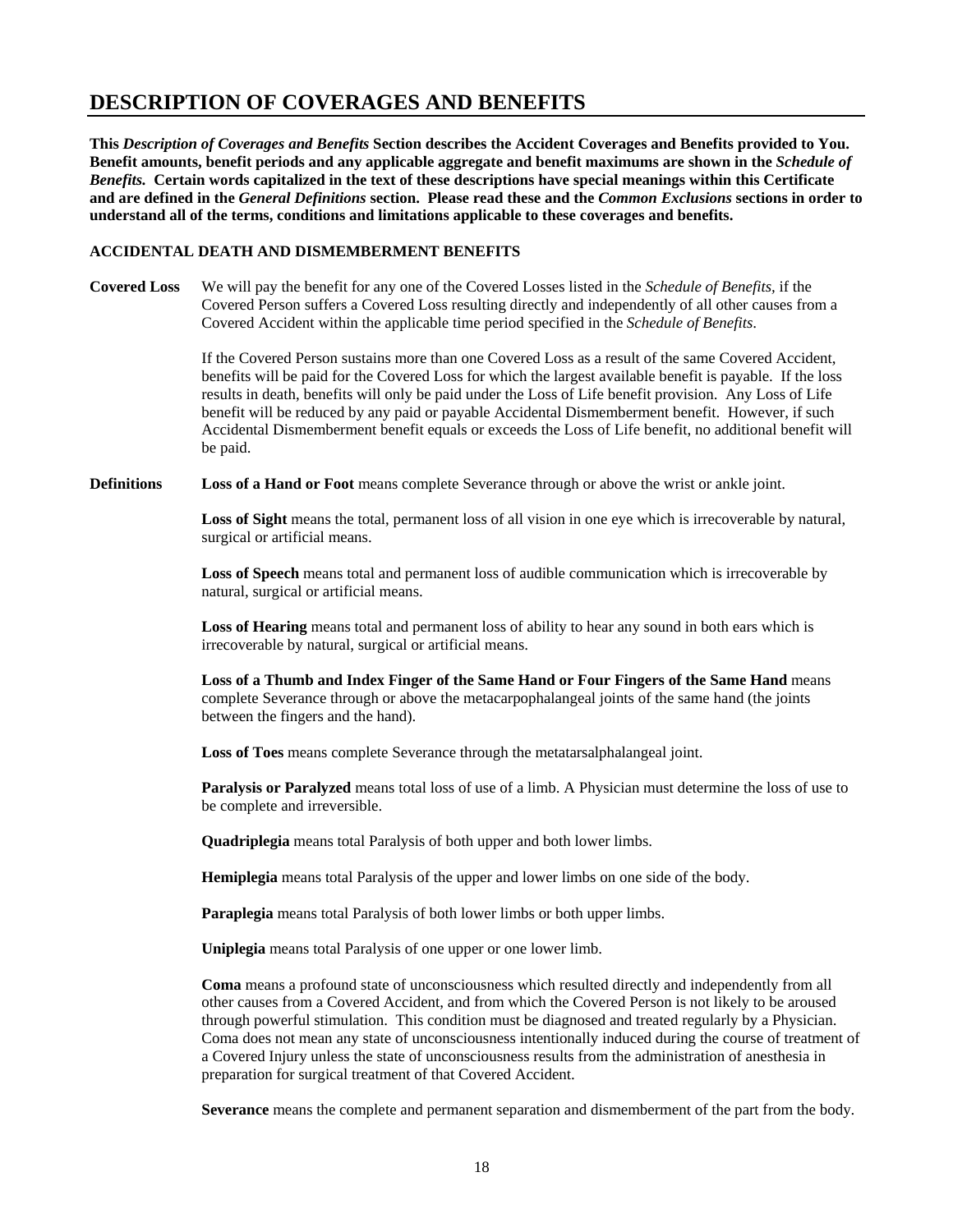**Exclusions** The exclusions that apply to this benefit are in the *Common Exclusions* section. GA-00-2100.00

#### **ADDITIONAL ACCIDENTAL DEATH AND DISMEMBERMENT COVERAGES**

Accidental Death and Dismemberment benefits are provided under the following coverages. Any benefits payable under them are shown in the *Schedule of Covered Losses* and will not be paid in addition to any other Accidental Death and Dismemberment benefits payable.

#### **EXPOSURE AND DISAPPEARANCE COVERAGE**

Benefits for Accidental Death and Dismemberment, as shown in the *Schedule of Covered Losses,* will be payable if a Covered Person suffers a Covered Loss which results directly and independently of all other causes from unavoidable exposure to the elements following a Covered Accident.

If the Covered Person disappears and is not found within one year from the date of the wrecking, sinking or disappearance of the conveyance in which the Covered Person was riding in the course of a trip which would otherwise be covered under this Policy, it will be presumed that the Covered Person's death resulted directly and independently of all other causes from a Covered Accident.

**Exclusions** The exclusions that apply to this coverage are in the *Common Exclusions* Section. GA-00-2202.00

#### **ADDITIONAL ACCIDENT BENEFITS**

Accidental Death and Dismemberment benefits are provided under the following Additional Benefits. Any benefits payable under them will be paid in addition to any other Accidental Death and Dismemberment benefit payable.

#### **ACCIDENTAL BURN AND DISFIGUREMENT BENEFIT**

We will pay the benefit shown in the *Schedule of Benefits* if a Covered Person suffers a Covered Injury that leaves him Disfigured, and that Covered Injury resulted directly and independently of all other causes from a Covered Accident. The Disfigurement must satisfy all of the conditions below.

- 1. reconstructive or cosmetic surgery is required to restore the Covered Person's physical abilities or correct Disfigurement, and must be performed within twelve months of the Covered Accident;
- 2. a Physician must determine that the burn satisfies all of the following:
	- a. involves the minimum percentage shown in the *Schedule of Benefits*;
		- b. be classified as shown in the *Schedule of Benefits*; and
		- c. results in Disfigurement or loss of physical abilities.
- **Definitions** For purposes of this benefit: **Disfigurement or Disfigured** means spoiled or deformed appearance that can be corrected by means of reconstructive or cosmetic surgery.

**Exclusions** The exclusions that apply to this benefit are in the *Common Exclusions* Section. GA-00-2209.00

#### **BEREAVEMENT AND TRAUMA COUNSELING BENEFIT**

We will pay counseling sessions, up to the Maximum Benefit Amount shown in the *Schedule of Benefits* and subject to the following conditions and exclusions, when the Covered Person or Immediate Family Member requires bereavement and trauma counseling because the Covered Person suffered a Covered Loss that resulted directly and independently of all other causes from a Covered Accident. Such counseling must meet all of the following conditions:

- 1. covered bereavement and trauma counseling expenses must be incurred within one year from the date of the Covered Accident causing the Covered Loss;
- 2. the expense is charged for a bereavement or trauma counseling session for the Covered Person or one or more of his Immediate Family Members;
- 3. counseling is provided under the care, supervision or order of a Physician;
- 4. a charge would have been made if no insurance existed.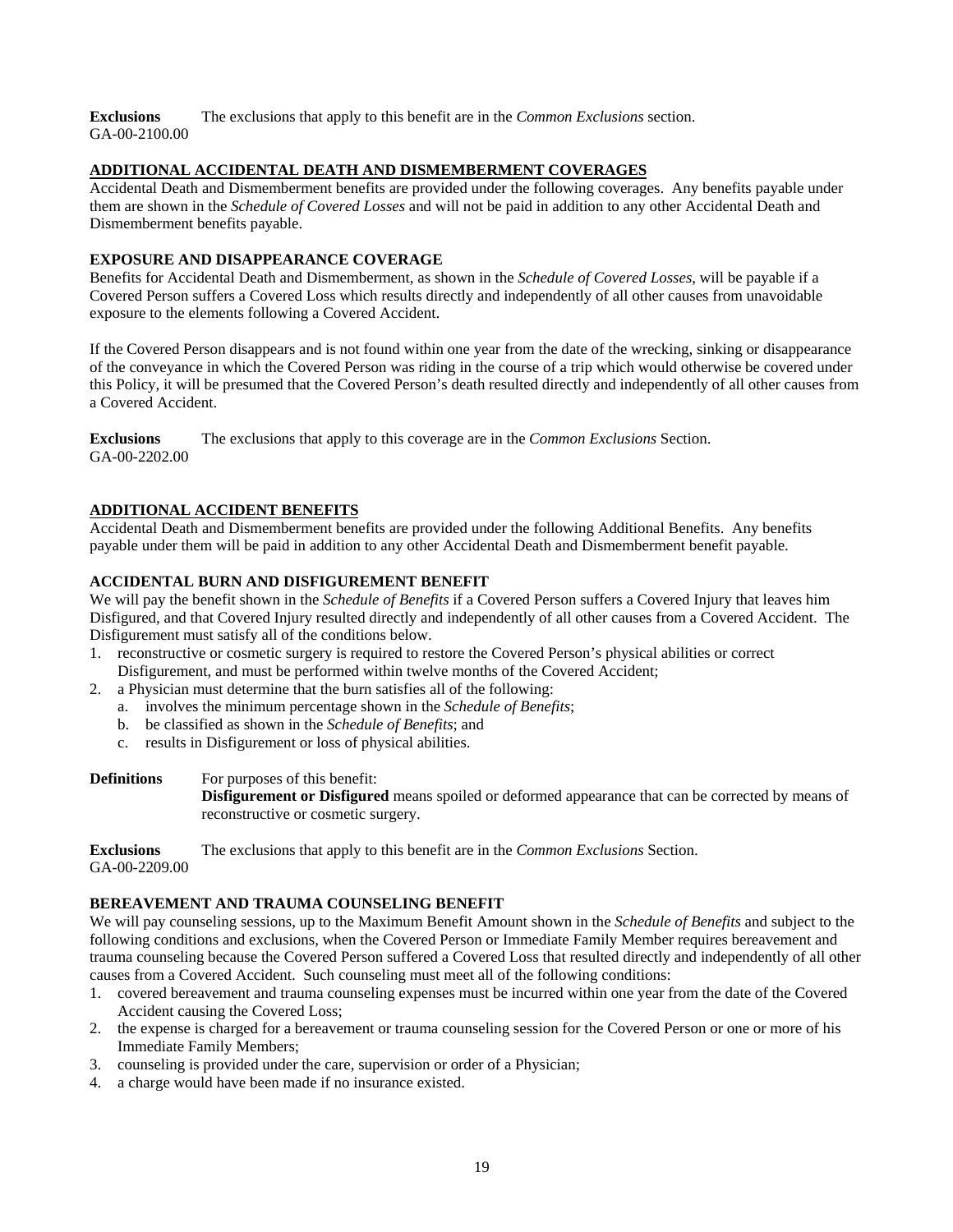| <b>Definitions</b> | For purposes of this benefit:<br><b>Immediate Family Member</b> means a person who is related to the Covered Person in any of the<br>following ways: Spouse, brother-in-law, sister-in-law, son-in-law, daughter-in-law, mother-in-law,<br>father-in-law, parent (includes stepparent), brother or sister (includes stepbrother or stepsister) or child<br>(includes legally adopted child or stepchild). |
|--------------------|-----------------------------------------------------------------------------------------------------------------------------------------------------------------------------------------------------------------------------------------------------------------------------------------------------------------------------------------------------------------------------------------------------------|
| <b>Exclusions</b>  | Covered bereavement and trauma counseling benefits do not include any expense for which the Covered<br>Person is entitled to benefits under any Workers' Compensation Act or similar law.                                                                                                                                                                                                                 |
|                    | Other exclusions that apply to this benefit are in the <i>Common Exclusions</i> Section.                                                                                                                                                                                                                                                                                                                  |

GA-00-2214.00

#### **CHILD CARE CENTER BENEFIT**

We will pay benefits shown in the *Schedule of Benefits* for the care of each surviving Dependent Child in a Child Care Center if death of the covered Employee results directly and independently of all other causes from a Covered Accident and all of the following conditions are met:

- 1. coverage for his Dependent Children was in force on the date of the Covered Accident causing his death; and
- 2. one or more surviving Dependent Children is under Age 13 and:
	- a. was enrolled in a Child Care Center on the date of the Covered Accident; or
	- b. enrolls in a Child Care Center within 90 days from the date of the Covered Accident.

This benefit will be payable to the Surviving Spouse if the Spouse has custody of the child. If the Surviving Spouse does not have custody of the child, benefits will be paid to the child's legally appointed guardian. Payments will be made at the end of each 12 month period that begins after the date of the covered Employee's death. A claim must be submitted to Us at the end of each 12 month period. A 12 month period begins:

- 1. when the Dependent Child enters a Child Care Center for the first time, within the period specified in (2b) above, after the covered Employee's death; or
- 2. on the first of the month following the covered Employee's death, if the Dependent Child was enrolled in a Child Care Center before the covered Employee's death.

Each succeeding 12 month period begins on the day immediately following the last day of the preceding period. Pro rata payments will be made for periods of enrollment in a Child Care Center of less than 12 months.

**Definitions** For purposes of this benefit:

- **Child Care Center** is a facility which:
- 1. is licensed and run according to laws and regulations applicable to child care facilities; and
- 2. provides care and supervision for children in a group setting on a regular, daily basis.
- A Child Care Center does not include any of the following:
- 1. a Hospital;
- 2. the child's home;
- 3. care provided during normal school hours while a child is attending grades one through twelve.

**Exclusions** The exclusions that apply to this benefit are in the *Common Exclusions* Section.

GA-00-2222.00

#### **EMERGENCY DISASTER TEAM BENEFIT**

We will pay the benefit shown in the *Schedule of Benefits,* subject to the following conditions and exclusions, if the Covered Person suffers a Covered Loss resulting directly and independently of all other causes from a Covered Accident that occurs while serving as an authorized member of an emergency or disaster team established by the Policyholder.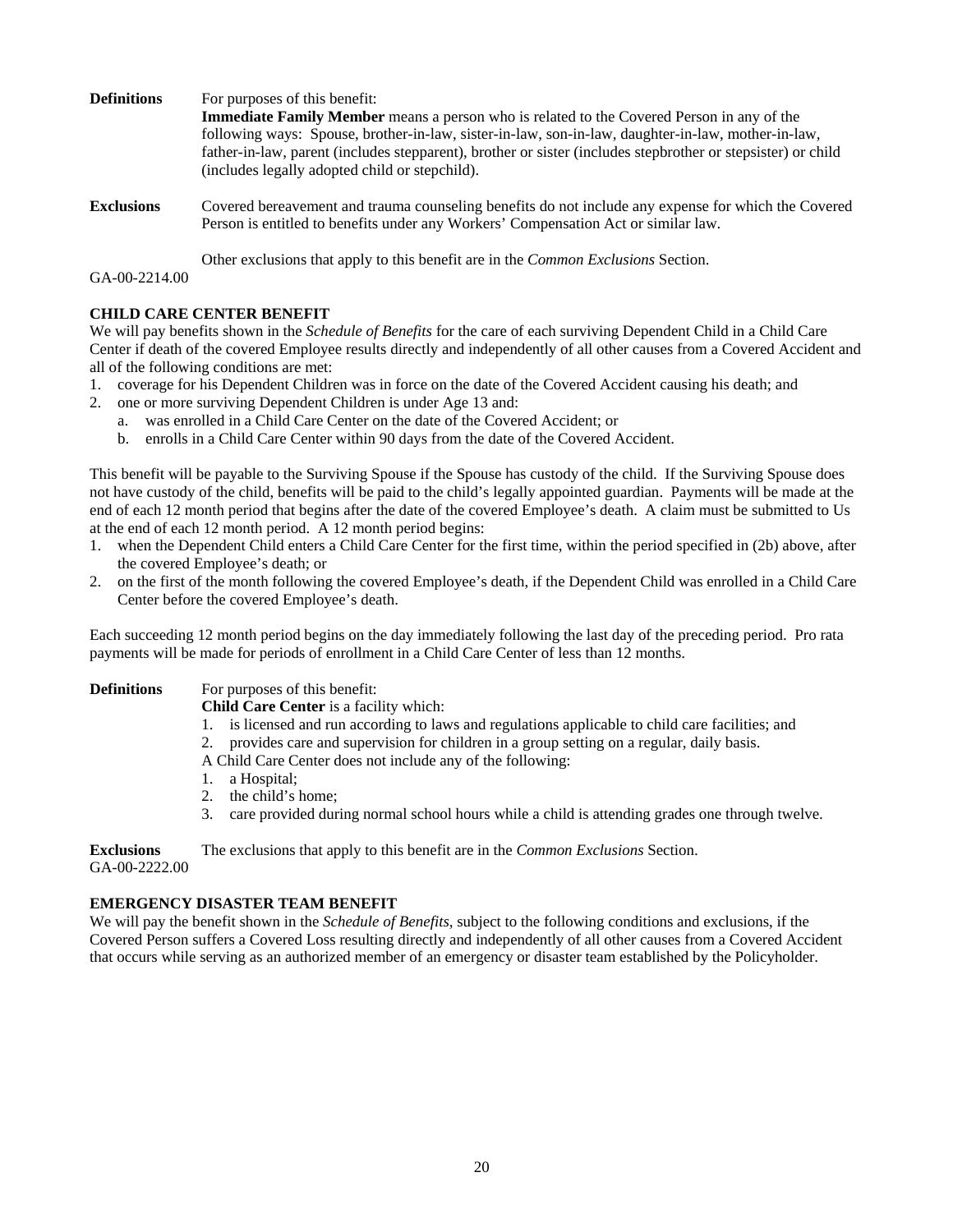The emergency disaster team benefit will be provided if:

- 1. the Covered Person incurs a Covered Loss (including while riding in, getting into or out of an ambulance, airplane or helicopter); and
- 2. the Covered Loss occurs while responding to a bona fide emergency or disaster as determined by the Policyholder and Us.

**Exclusions** The exclusions that apply to this benefit are in the *Common Exclusions* Section. GA-00-2229.00

#### **FELONIOUS ASSAULT AND VIOLENT CRIME BENEFIT**

We will pay the amount shown in the *Schedule of Benefits,* subject to the following conditions and exclusions, when the Covered Employee suffers a Covered Loss resulting directly and independently of all other causes from a Covered Accident that occurs during a violent crime or felonious assault as described below. A police report detailing the felonious assault or violent crime must be provided before any benefits will be paid. The Covered Accident must occur while the Covered Person is on the business or premises of the Employer.

To qualify for benefit payment, the Covered Accident must occur during any of the following:

- 1. actual or attempted robbery or holdup;
- 2. actual or attempted kidnapping;
- 3. any other type of intentional assault that is a crime classified as a felony by the governing statute or common law in the state where the felony occurred.

#### **Definitions** For purposes of this benefit:

**Family Member** means the Covered Person's parent, step-parent, Spouse or former Spouse, son, daughter, brother, sister, mother-in-law, father-in-law, son-in-law, daughter-in-law, brother-in-law, sisterin-law, aunt, uncle, cousins, grandparent, grandchild and stepchild.

**Fellow Employee** means a person employed by the same Employer as the Covered Person or by an Employer that is an affiliated or subsidiary corporation. It shall also include any person who was so employed, but whose employment was terminated not more than 45 days prior to the date on which the defined violent crime/felonious assault was committed.

**Member of the Same Household** means a person who maintains residence at the same address as the Covered Person.

- **Exclusions** Benefits will not be paid for treatment of any Covered Injury sustained or Covered Loss incurred during any:
	- 1. violent crime or felonious assault committed by the Covered Person; or
	- 2. felonious assault or violent crime committed upon the Covered Person by a Fellow Employee, Family Member, or Member of the Same Household.

Other exclusions that apply to this benefit are in the *Common Exclusions* Section.

GA-00-2234.00

#### **HEPATITIS C OCCUPATIONAL DUTIES ACCIDENT BENEFIT**

We will pay the benefit shown in the *Schedule of Benefits,* subject to all applicable conditions and exclusions, when the Covered Person suffers a Covered Injury resulting, directly and independently of all other causes, from a Covered Accident. Such Covered Accident must occur during the performance of Occupational Duties and result in the Covered Person acquiring and testing positive for Hepatitis C within one year of the Covered Injury.

In order to receive this benefit, the Covered Person must satisfy all of the following:

- 1. submit an injury report to his employer, including any report required for purposes of any applicable Workers' Compensation Law, within 48 hours of a Covered Accident that occurs during the performance of Occupational Duties;
- 2. test negative for Hepatitis C within 48 hours of such Covered Accident;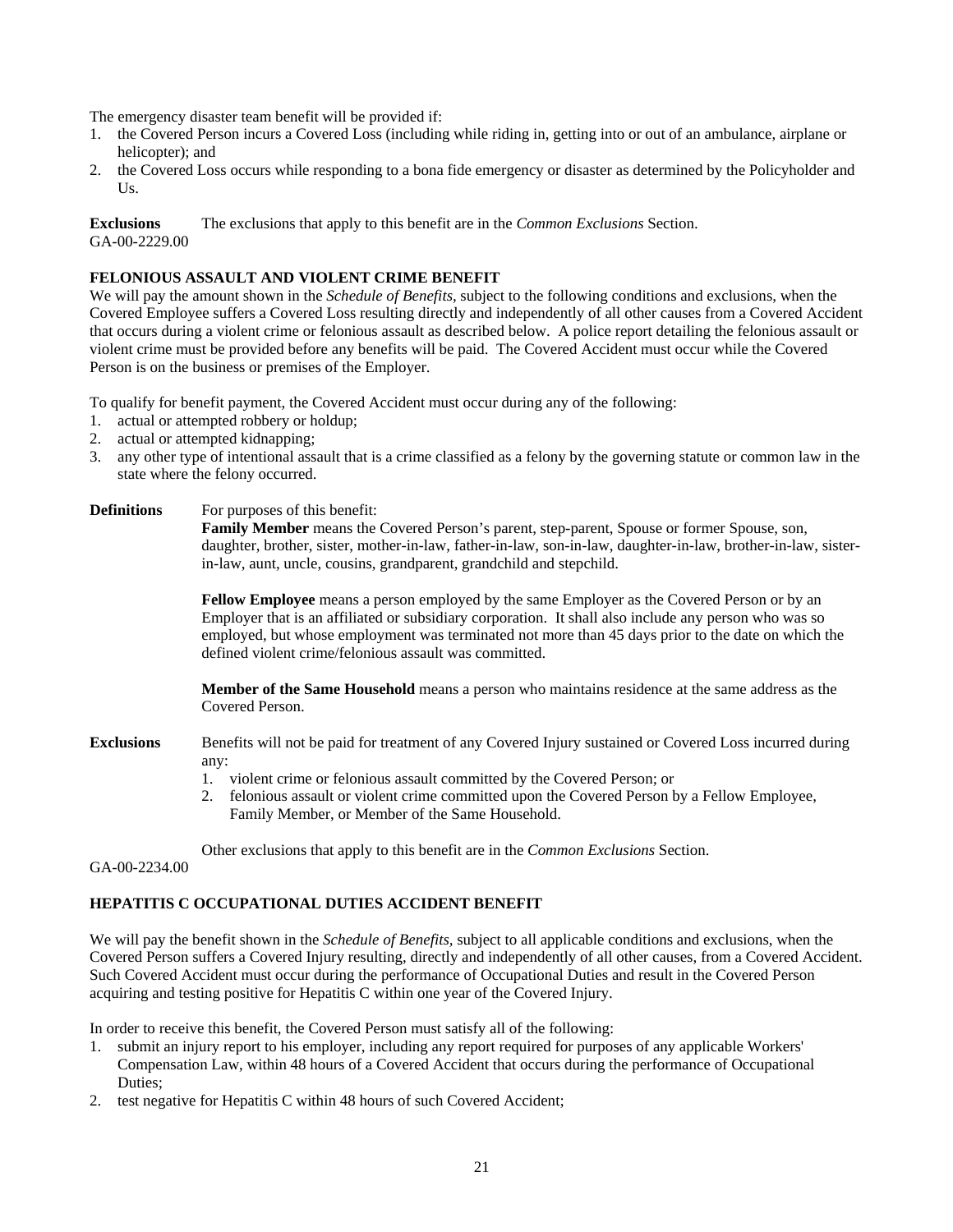3. test positive for Hepatitis C in a subsequent Blood Test within one year of the date of the Covered Accident.

| <b>Definitions</b> | For purposes of this benefit:<br><b>Occupational Duties</b> means the performance of duties that are:<br>1. Normally performed on behalf of the Policyholder; and<br>2. Assisting, caring for or otherwise involved with, sick or injured persons. |  |
|--------------------|----------------------------------------------------------------------------------------------------------------------------------------------------------------------------------------------------------------------------------------------------|--|
|                    | <b>Blood Test</b> means a positive (reactive) Enzyme-linked Immunosorbent Assay (ELISA) test, confirmed by<br>the Western Blot Test, or other tests that may be approved by the Centers for Disease Control and<br>Prevention and accepted by Us.  |  |
| <b>Exclusions</b>  | Exclusions that apply to this benefit are in the <i>Common Exclusions</i> Section.                                                                                                                                                                 |  |

GA-00-2289.00

#### **HIV OCCUPATIONAL ACCIDENT BENEFIT**

We will pay the benefit shown in the *Schedule of Benefits,* subject to the following conditions and exclusions, when the covered Employee suffers a Covered Injury resulting, directly and independently of all other causes, from a Covered Accident. Such Covered Accident must occur during the performance of Occupational Duties and result in the covered Employee acquiring and testing positive for Human Immunodeficiency Virus (HIV) antibodies within one year of the Covered Injury.

In order to receive this benefit, the covered Employee must satisfy all of the following:

- 1. submit a Workers' Compensation injury report to the Policyholder within 48 hours of the Covered Accident that occurs during the performance of Occupational Duties;
- 2. test negative for Human Immunodeficiency Virus (HIV) antibodies within 48 hours of such Covered Accident;
- 3. test positive for Human Immunodeficiency Virus (HIV) antibodies in a subsequent Blood Test within one year of the date of the Covered Accident.

**Definitions** For purposes of this benefit:

**Occupational Duties** means the performance of normal work duties on behalf of the Policyholder.

**HIV** means Human Immunodeficiency Virus, a virus that infects lymphocytes and other cells bearing the CD4 marker, the initial infection of which is known as acute retro viral syndrome.

**Blood Test** means a positive (reactive) Enzyme-linked Immunosorbent Assay (ELISA) test, confirmed by the Western Blot Test, or other tests that may be approved by the Centers for Disease Control and Prevention and accepted by Us.

**Exclusions** The exclusions that apply to this benefit are in the *Common Exclusions* Section. GA-00-2235.00

#### **SEATBELT AND AIRBAG BENEFIT**

We will pay the benefit shown in the *Schedule of Benefits,* subject to the conditions and exclusions described below, when the Covered Person dies directly and independently of all other causes from a Covered Accident while wearing a seatbelt and operating or riding as a passenger in an Automobile. An additional benefit is provided if the Covered Person was also positioned in a seat protected by a properly-functioning and properly deployed Supplemental Restraint System (Airbag).

Verification of proper use of the seatbelt at the time of the Covered Accident and that the Supplemental Restraint System properly inflated upon impact must be a part of an official police report of the Covered Accident or be certified, in writing, by the investigating officer(s) and submitted with the Covered Person's claim to Us.

If such certification or police report is not available or it is unclear whether the Covered Person was wearing a seatbelt or positioned in a seat protected by a properly functioning and properly deployed Supplemental Restraint System, We will pay a default benefit shown in the *Schedule of Benefits* to the Covered Person's beneficiary.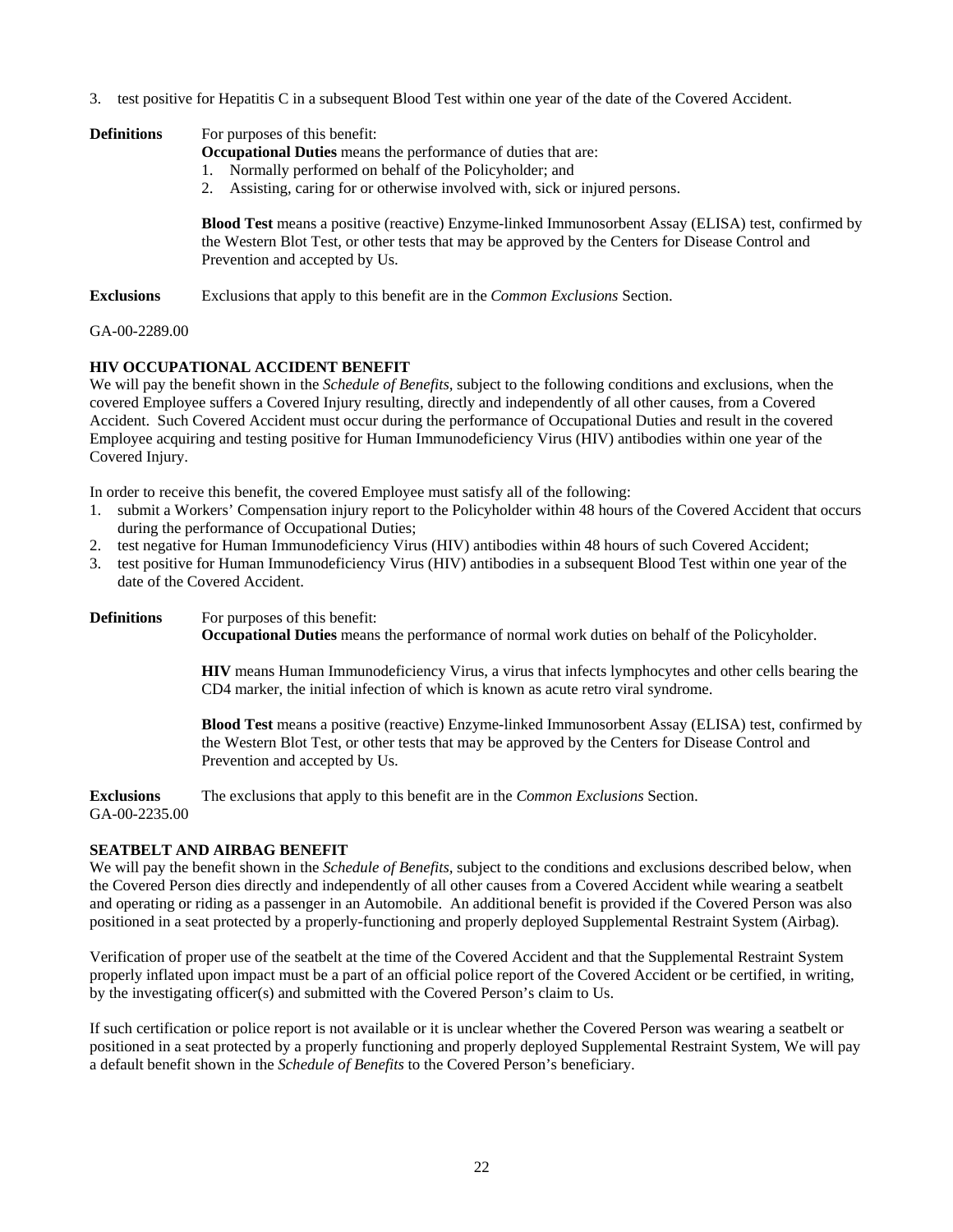In the case of a child, seatbelt means a child restraint, as required by state law and approved by the National Highway Traffic Safety Administration, properly secured and being used as recommended by its manufacturer for children of like Age and weight at the time of the Covered Accident.

**Definitions** For purposes of this benefit: **Supplemental Restraint System** means an airbag that inflates upon impact for added protection to the head and chest areas.

> **Automobile** means a self-propelled, private passenger motor vehicle with four or more wheels which is a type both designed and required to be licensed for use on the highway of any state or country. Automobile includes, but is not limited to, a sedan, station wagon, sport utility vehicle, or a motor vehicle of the pickup, van, camper, or motor-home type. Automobile does not include a mobile home or any motor vehicle which is used in mass or public transit.

**Exclusions** The exclusions that apply to this benefit are in the *Common Exclusions* Section. GA-00-2251.00

#### **SPECIAL EDUCATION BENEFIT**

We will pay the benefit, up to the Maximum Benefit shown in the *Schedule of Benefits,* for each qualifying Dependent Child and a surviving covered Spouse who are insured under the covered Employee's certificate on the date he dies. The Covered Person's death must result, directly and independently of all other causes from a Covered Accident for which an Accidental Death Benefit is payable under this Policy. This benefit is subject to the conditions and exclusions described below.

A qualifying Dependent Child must:

- 1. enroll as a full-time student at an accredited school of higher learning before reaching the limiting Age for dependent eligibility stated in this Policy;
- 2. continue his education as a full-time student; and
- 3. incur expenses for tuition, fees, books, room and board, transportation and any other costs payable directly to, or approved and certified by, such school.

A qualifying surviving Spouse must:

- 1. enroll in any accredited school for the purpose of retraining or refreshing skills needed for employment within one year of the date of the covered Employee's Covered Accident;
- 2. remain enrolled in such accredited school; and
- 3. incur expenses payable directly to, or approved by, such school.

Payments will be made to each qualifying Dependent Child or to the child's legal guardian, if the child is a minor at the end of each year for the number of years shown in the *Schedule of Benefits*. We must receive proof satisfactory to Us of the Dependent Child's enrollment and attendance within 31 days of the end of each year. The first year for which a Special Education Benefit is payable will begin on the first of the month following the date the covered Employee died, if the surviving Dependent Child was enrolled on that date in an accredited school of higher learning beyond the 12th grade; otherwise on the date he enrolls in such school. Each succeeding year for which benefits are payable will begin on the date following the end of the preceding year.

If no Dependent Child qualifies for Special Education Benefits within 365 days of the covered Employee's death, We will pay the default benefit shown in the *Schedule of Benefits* to the covered Employee's beneficiary.

Payments will be made to the surviving Spouse at the end of each year for the number of years shown in the *Schedule of Benefits.* We must receive proof satisfactory to Us of the Spouse's enrollment and attendance within 31 days of the end of each year. The first year for which a Special Education Benefit is payable will begin on the date the surviving Spouse enrolls in an accredited school for the first time following the date the Employee died. Each succeeding year for which benefits are payable will begin on the date following the end of the preceding year.

If a surviving Spouse does not qualify for Special Education Benefits within 365 days of the covered Employee's death, We will pay the default benefit shown in the *Schedule of Benefits* to the covered Employee's beneficiary.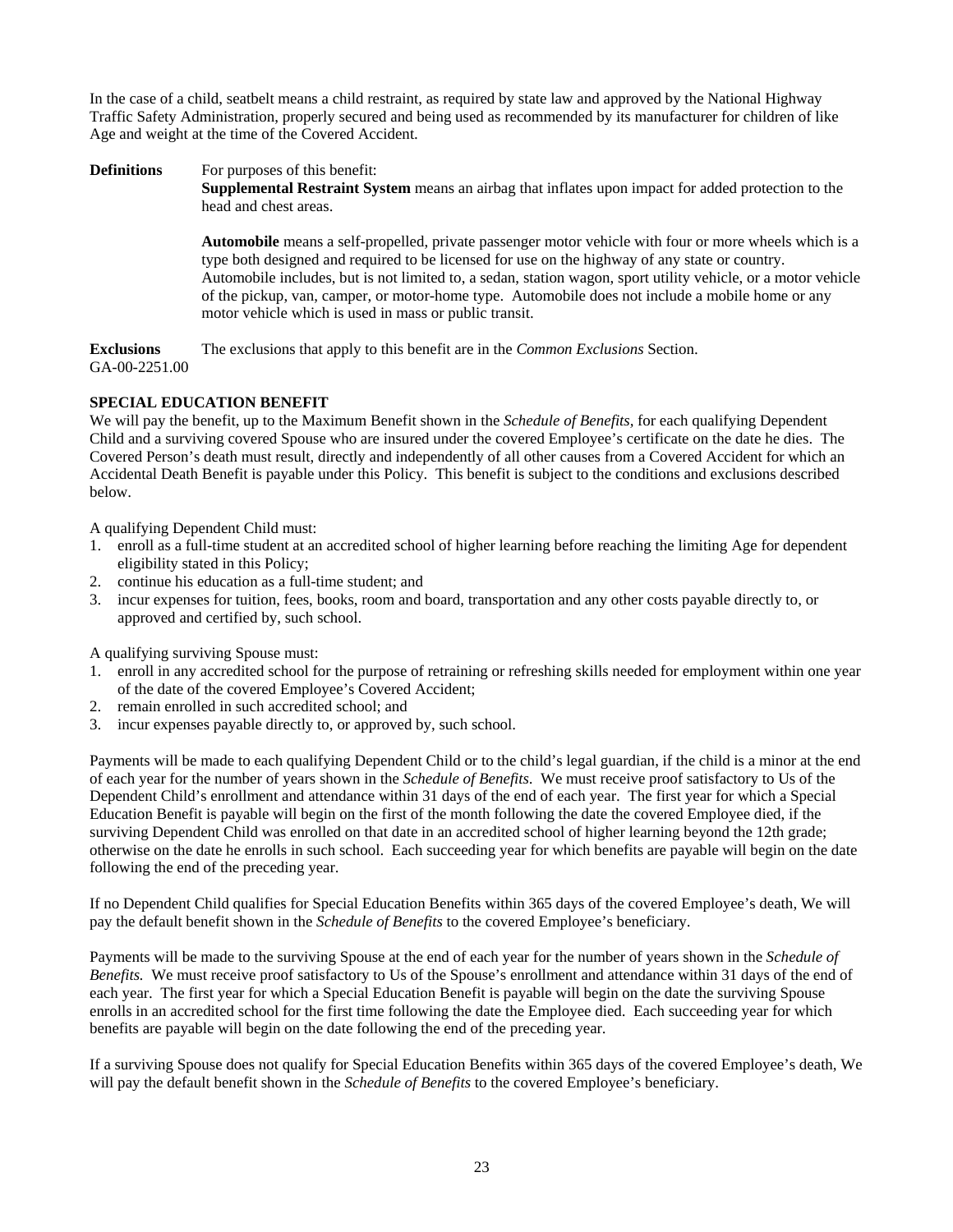**Exclusions** The exclusions that apply to this benefit are in the *Common Exclusions* Section. **Exclusions**<br>GA-00-2252.00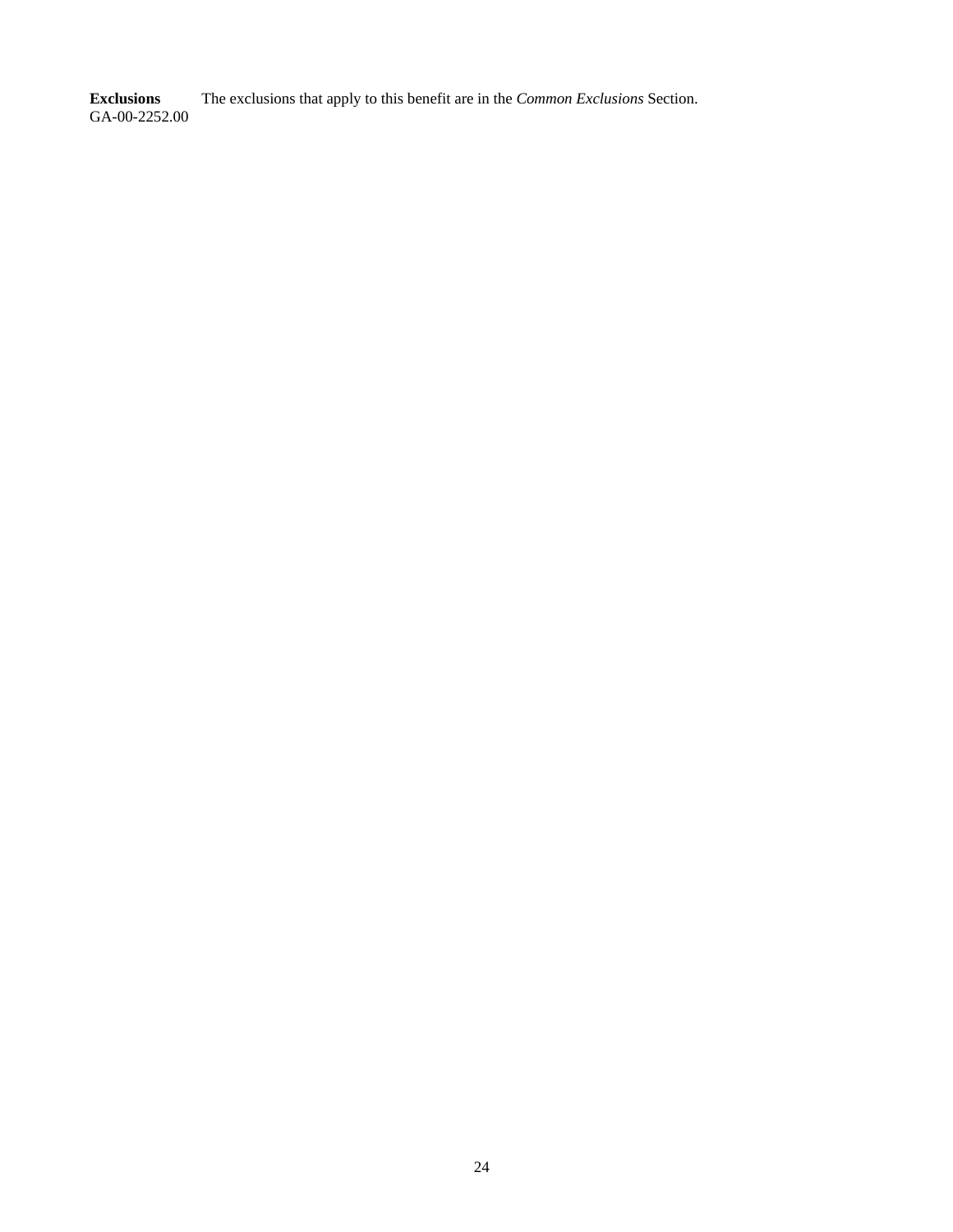#### **AMENDATORY RIDER COVERAGE FOR ELIGIBLE ADULT FAMILY MEMBERS**

Policyholder: Seattle University Policy No. FLX-964865 **Effective Date: January 1, 2013** 

This rider amends the Policy and Certificate to which it is attached. It is effective on the Effective Date shown above, and expires when the Policy expires. When attached to a certificate this rider expires at the same time as the certificate, unless it expires at an earlier date.

To obtain insurance for an Eligible Adult Family Member, the Employee must satisfy, with respect to that Partner, the Policy conditions for becoming insured that apply to a Spouse. Coverage for that Eligible Adult Family Member will end when the relationship is ended as described below, and when coverage for a Spouse would otherwise end.

The amount of insurance with respect to any Eligible Adult Family Member is the amount that applies to Spouse as shown in the Schedule.

Death benefits with respect to any Eligible Adult Family Member will be payable to the Employee.

Death benefits for an Employee who is in a legally established relationship, as defined below, with his or her Eligible Adult Family Member will be payable to the Employee's named beneficiary, if any, on file at the time of payment. If there is no such named beneficiary or surviving beneficiary, Death Benefits will be paid to the first of the Employee's surviving class of the following: Spouse or Eligible Adult Family Member; child or children; mother or father; brothers or sisters; or to the executors or administrators of the Employee's estate. The Insurance Company may reduce the amount payable by any indebtedness due.

Survivor benefits for Life and/or Disability Benefits will be payable as follows: (1) to the Employee's spouse or Eligible Adult Family Member; (2) if there is none, in equal shares to the Employee's surviving Children; or (3) if there are none to the Employee's estate.

#### **DEFINITION**

"Eligible Adult Family Member" means a person who has entered into a legal relationship with the Employee registered under any state or local law which legally recognizes such relationships and which confers on the Employee and Eligible Adult Family Member rights and obligations substantially similar to lawful marriage. Such person will continue to be recognized as an Eligible Adult Family Member unless and until: (1) the relationship is dissolved under applicable law; or (2) either the Employee or the Eligible Adult Family Member marries another person.

Except for the above this rider does not change the Policy or Certificate to which it is attached.

LIFE INSURANCE COMPANY OF NORTH AMERICA

Matthe G. Mander

Matthew G. Manders, President

TL-009220.00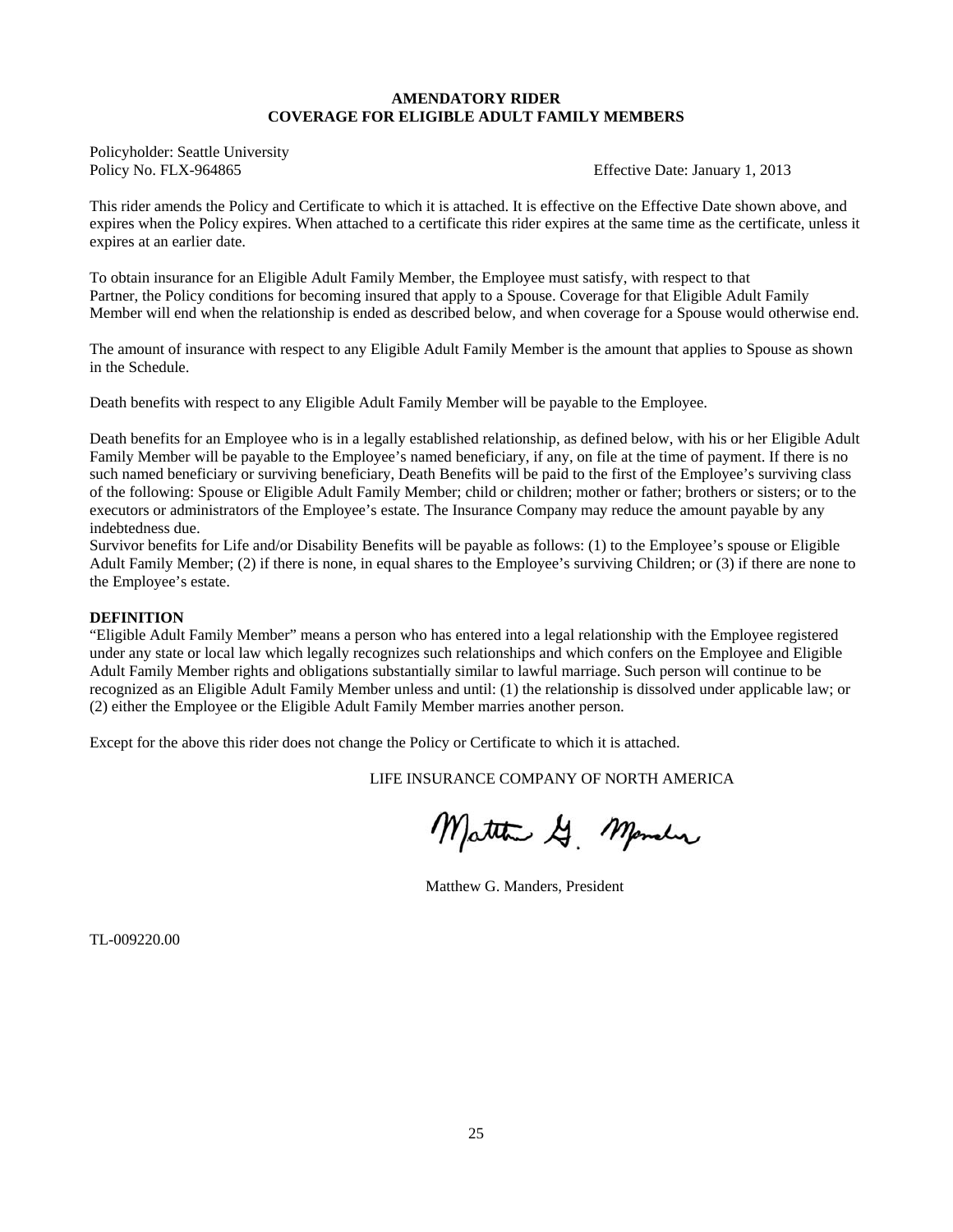### **SUPPLEMENTAL INFORMATION**

**for** 

#### **Seattle University Group Life and AD&D Plan**

#### **required by the Employee Retirement Income Security Act of 1974**

As a Plan participant in Seattle University's Insurance Plan, you are entitled to certain rights and protection under the Employee Retirement Income Security Act of 1974 (ERISA).

You should refer to the attached Certificate for a description of when you will become eligible under the Plan, the amount and types of benefits available to you, and the circumstances under which benefits are not available to you or may end. The Certificate, along with the following Supplemental Information, makes up the Summary Plan Description as required by ERISA.

#### **IMPORTANT INFORMATION ABOUT THE PLAN**

- The Plan is established and maintained by Seattle University, the Plan Sponsor.
- The Employer Identification Number (EIN) is 91-0565006.
- The Plan Number is 501.
- The Insurance Plan is administered directly by the Plan Administrator with benefits provided, in accordance with the provisions of the group insurance contract, OK 966475, issued by LIFE INSURANCE COMPANY OF NORTH AMERICA.

| The Plan Administrator is: | <b>Seattle University</b> |
|----------------------------|---------------------------|
|                            | 901 12th Avenue           |

901 12th Avenue Seattle, WA 98122 2062966000

The Plan Administrator has authority to control and manage the operation and administration of the Plan.

- The Plan Sponsor may terminate, suspend, withdraw or amend the Plan, in whole or in part, at any time, subject to the applicable provisions of the Policy. (Your rights upon termination or amendment of the Plan are set forth in your Certificate.)
- The agent for service of legal process is the Plan Administrator.
- The Plan of benefits is financed by the Employer and Employees.
- The date of the end of the Plan Year is December 31.

#### **WHAT YOU SHOULD DO AND EXPECT IF YOU HAVE A CLAIM**

When you are eligible to receive benefits under the Plan, you must request a claim form or obtain instructions for submitting your claim telephonically or electronically, from the Plan Administrator. All claims you submit must be on the claim form or in the electronic or telephonic format provided by the Insurance Company. You must complete your claim according to directions provided by the Insurance Company. If these forms or instructions are not available, you must provide a written statement of proof of loss. After you have completed the claim form or written statement, you must submit it to the Plan Administrator.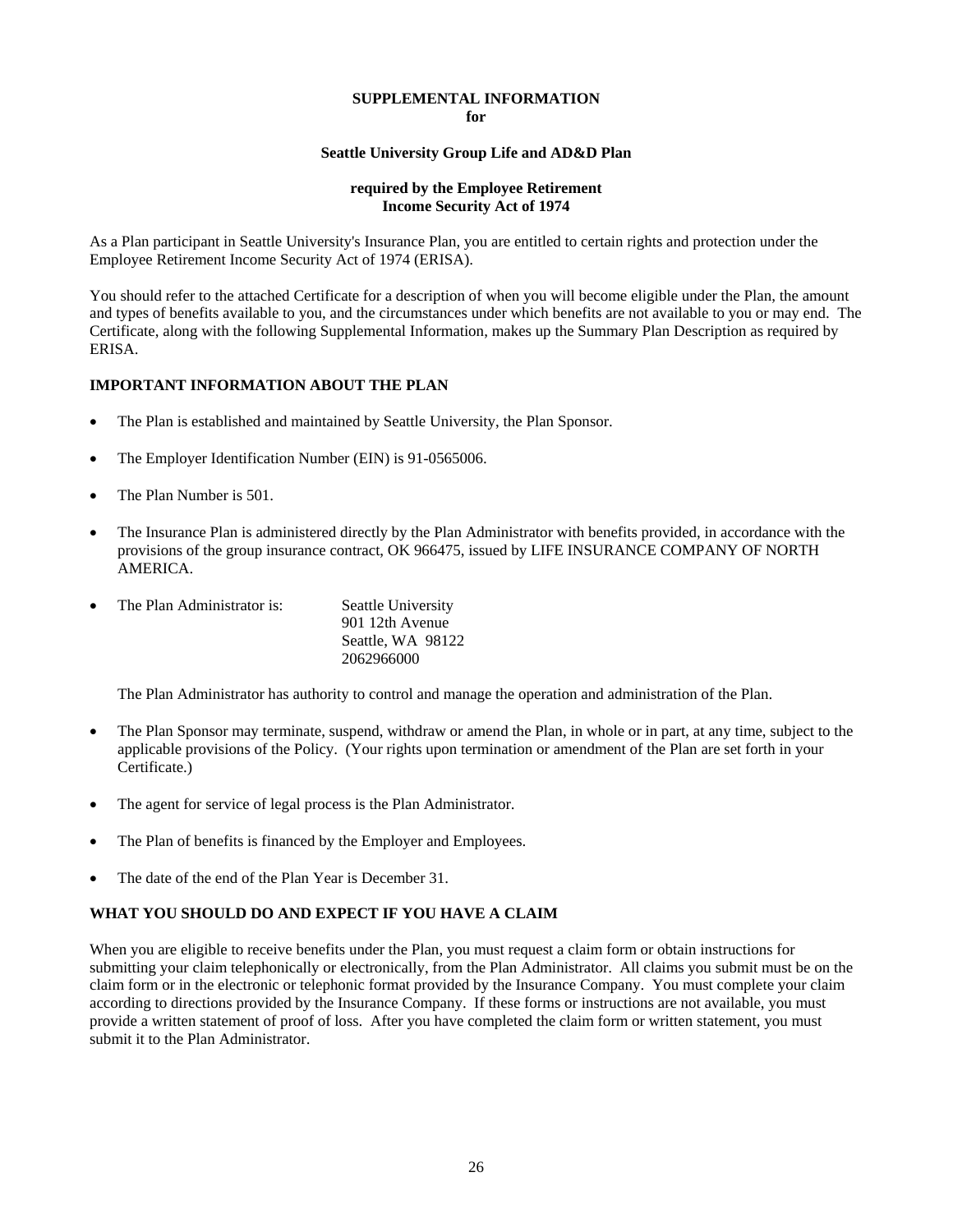The Plan Administrator has appointed the Insurance Company as the named fiduciary for adjudicating claims for benefits under the Plan, and for deciding any appeals of denied claims. The Insurance Company shall have the authority, in its discretion, to interpret the terms of the Plan, to decide questions of eligibility for coverage or benefits under the Plan, and to make any related findings of fact. All decisions made by the Insurance Company shall be final and binding on Participants and Beneficiaries to the full extent permitted by law.

The Insurance Company has 45 days from the date it receives your claim for disability benefits, or 90 days from the date it receives a claim for any other benefit, to determine whether or not benefits are payable to you in accordance with the terms and provisions of the Policy. The Insurance Company may require more time to review your claim if necessary due to circumstances beyond its control. If this should happen, the Insurance Company must notify you in writing that its review period has been extended for up to two additional periods of 30 days (in the case of a claim for disability benefits), or one additional period of 90 days (in case of any other benefit). If this extension is made because you must furnish additional information, these extension periods will begin when the additional information is received. You have up to 45 days to furnish the requested information.

During the review period, the Insurance Company may require a medical examination of the Insured, at its own expense; or additional information regarding the claim. If a medical examination is required, the Insurance Company will notify you of the date and time of the examination and the physician's name and location. It is important that you keep any appointments made since rescheduling examinations will delay the claim process. If additional information is required, the Insurance Company must notify you, in writing, stating the information needed and explaining why it is needed.

If your claim is approved, you will receive the appropriate benefit from the Insurance Company.

If your claim is denied, in whole or in part, you must receive a written notice from the Insurance Company within the review period. The Insurance Company's written notice must include the following information:

- 1. The specific reason(s) the claim was denied.
- 2. Specific reference to the Policy provision(s) on which the denial was based.
- 3. Any additional information required for your claim to be reconsidered, and the reason this information is necessary.
- 4. In the case of any claim for a disability benefit, identification of any internal rule, guideline or protocol relied on in making the claim decision, and an explanation of any medically-related exclusion or limitation involved in the decision.
- 5. A statement informing you of your right to appeal the decision, and an explanation of the appeal procedure, including a statement of your right to bring a civil action under Section 502(a) of ERISA if your appeal is denied.

#### **Appeal Procedure for Denied Claims**

Whenever a claim is denied, you have the right to appeal the decision. You (or your duly authorized representative) must make a written request for appeal to the Insurance Company within 60 days (180 days in the case of any claim for disability benefits) from the date you receive the denial. If you do not make this request within that time, you will have waived your right to appeal.

Once your request has been received by the Insurance Company, a prompt and complete review of your claim must take place. This review will give no deference to the original claim decision, and will not be made by the person who made the initial claim decision. During the review, you (or your duly authorized representative) have the right to review any documents that have a bearing on the claim, including the documents which establish and control the Plan. Any medical or vocational experts consulted by the Insurance Company will be identified. You may also submit issues and comments that you feel might affect the outcome of the review.

The Insurance Company has 60 days from the date it receives your request to review your claim and notify you of its decision (45 days, in the case of any claim for disability benefits). Under special circumstances, the Insurance Company may require more time to review your claim. If this should happen, the Insurance Company must notify you, in writing, that its review period has been extended for an additional 60 days (or 45 days, in the case of any claim for disability benefits). Once its review is complete, the Insurance Company must notify you, in writing, of the results of the review and indicate the Plan provisions upon which it based its decision.

#### **YOUR RIGHTS AS SET FORTH BY ERISA**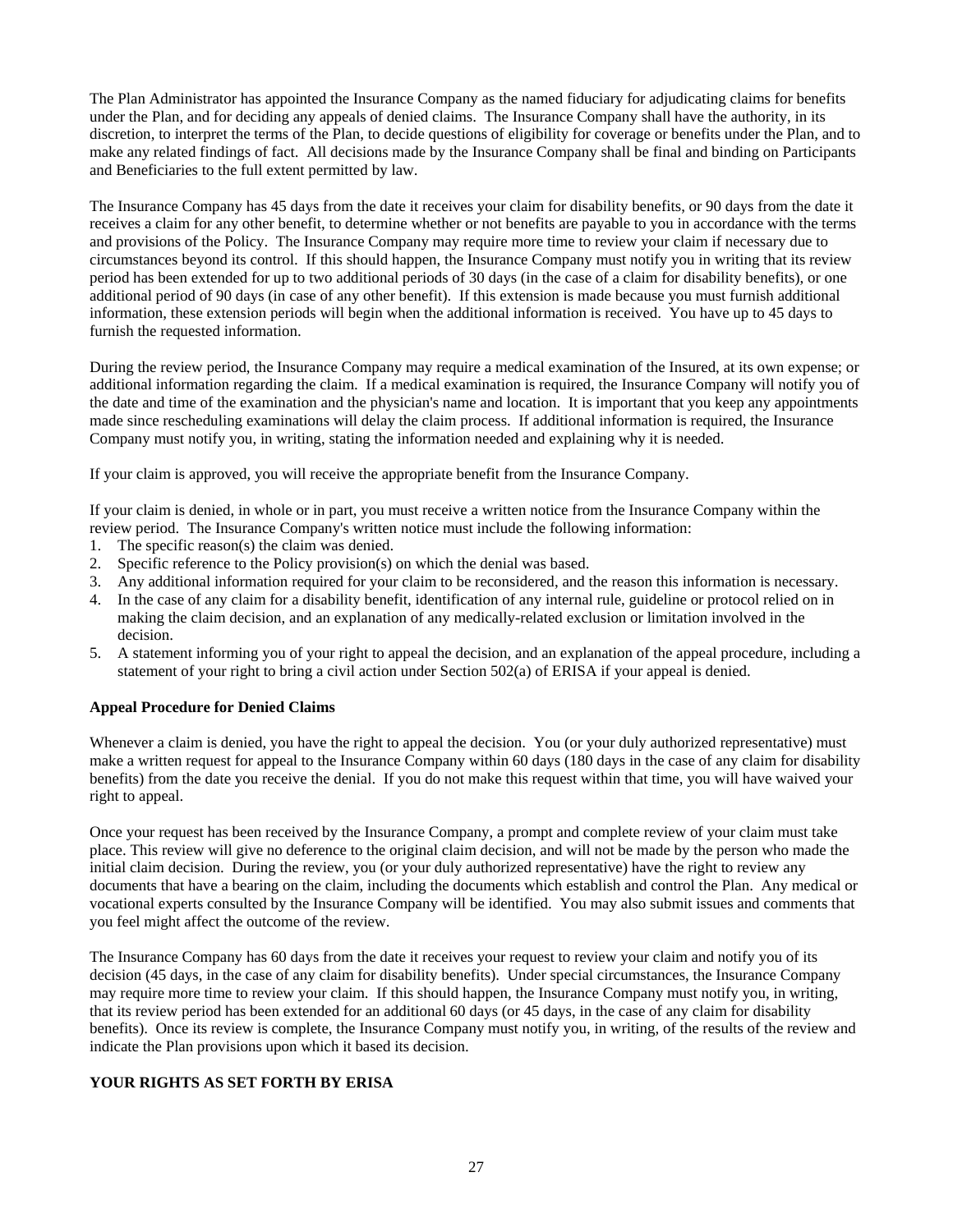As a participant in Seattle University's Insurance Plan you are entitled to certain rights and protections under the Employee Retirement Income Security Act of 1974 (ERISA). ERISA provides that all plan participants shall be entitled to:

#### **Receive Information About Your Plan and Benefits**

Examine, without charge, at the plan administrator's office and at other specified locations, such as worksites and union halls, all documents governing the plan, including insurance contracts and collective bargaining agreements, and a copy of the latest annual report (Form 5500 Series) filed by the plan with the U.S. Department of Labor and available at the Public Disclosure Room of the Employee Benefit Security Administration.

Obtain, upon written request to the plan administrator, copies of documents governing the operation of the plan, including insurance contracts and collective bargaining agreements, and copies of the latest annual report (Form 5500 Series) and updated summary plan description. The administrator may make a reasonable charge for the copies.

Receive a summary of the plan's annual financial report. The plan administrator is required by law to furnish each participant with a copy of this summary annual report.

#### **Prudent Actions by Plan Fiduciaries**

In addition to creating rights for plan participants ERISA imposes duties upon the people who are responsible for the operation of the employee benefit plan. The people who operate your plan, called "fiduciaries'' of the plan, have a duty to do so prudently and in the interest of you and other plan participants and beneficiaries. No one, including your employer, your union, or any other person, may fire you or otherwise discriminate against you in any way to prevent you from obtaining a welfare benefit or exercising your rights under ERISA.

#### **Enforce Your Rights**

If your claim for a welfare benefit is denied or ignored, in whole or in part, you have a right to know why this was done, to obtain copies of documents relating to the decision without charge, and to appeal any denial, all within certain time schedules.

Under ERISA, there are steps you can take to enforce the above rights. For instance, if you request a copy of plan documents or the latest annual report from the plan and do not receive them within 30 days, you may file suit in a Federal court. In such a case, the court may require the plan administrator to provide the materials and pay you up to \$110 a day until you receive the materials, unless the materials were not sent because of reasons beyond the control of the administrator. If you have a claim for benefits which is denied or ignored, in whole or in part, you may file suit in a state or Federal court. If it should happen that plan fiduciaries misuse the plan's money, or if you are discriminated against for asserting your rights, you may seek assistance from the U.S. Department of Labor, or you may file suit in a Federal court. The court will decide who should pay court costs and legal fees. If you are successful the court may order the person you have sued to pay these costs and fees. If you lose, the court may order you to pay these costs and fees, for example, if it finds your claim is frivolous.

#### **Assistance with Your Questions**

If you have any questions about your plan, you should contact the plan administrator. If you have any questions about this statement or about your rights under ERISA, or if you need assistance in obtaining documents from the plan administrator, you should contact the nearest office of the Employee Benefit Security Administration, U.S. Department of Labor, listed in your telephone directory or the Division of Technical Assistance and Inquiries, Employee Benefit Security Administration, U.S. Department of Labor, 200 Constitution Avenue N.W., Washington, D.C. 20210. You may also obtain certain publications about your rights and responsibilities under ERISA by calling the publications hotline of the Employee Benefit Security Administration.

LM-5B35a ER-03-1